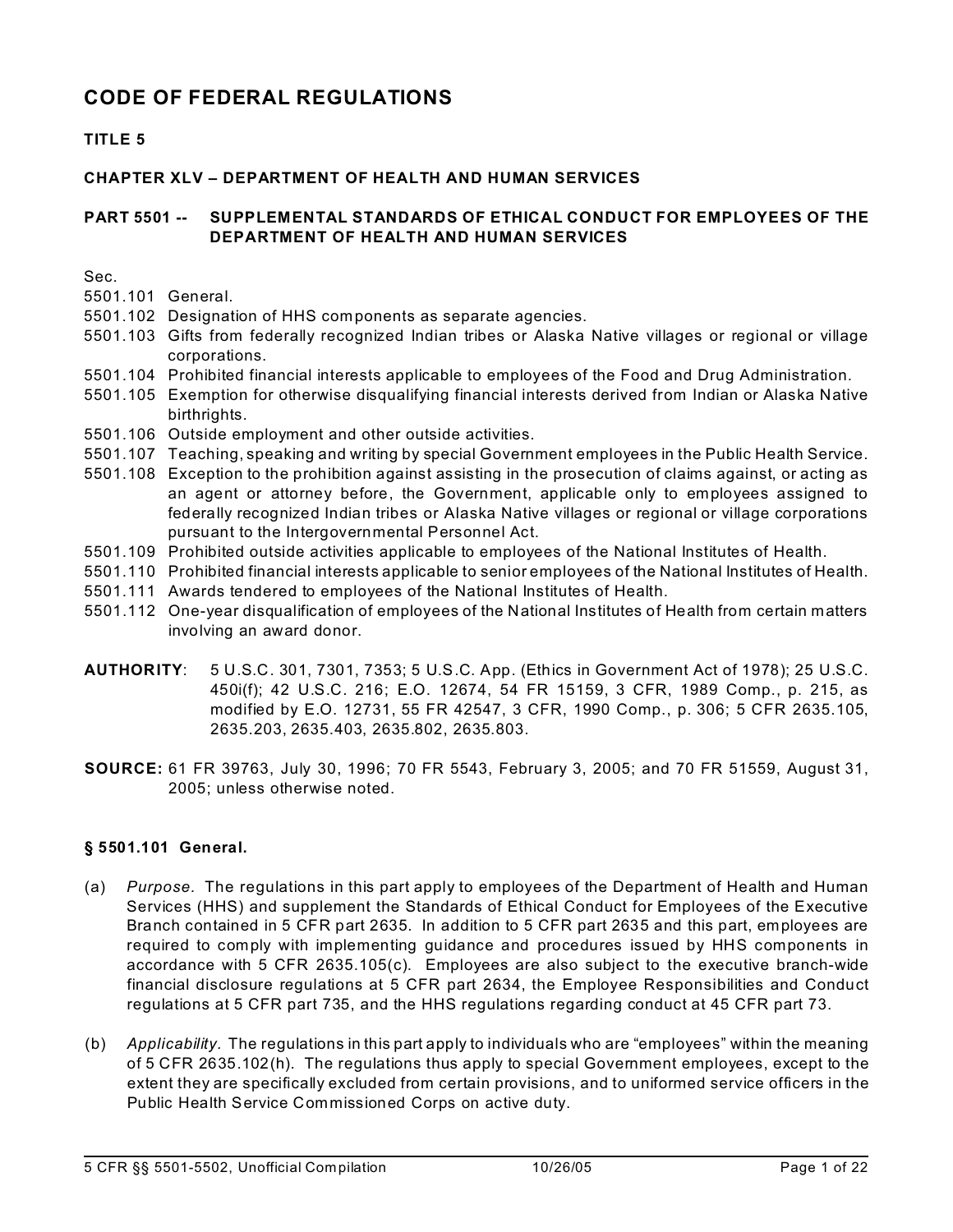- (c) *Definitions.* Unless a term is otherwise defined in this part, the definitions set forth in 5 CFR parts 2635 and 2640 apply to terms in this part. In addition, for purposes of this part:
	- (1) *Federally recognized Indian tribe or Alaska Native village or regional or village corporation*  means any Indian tribe, band, nation, or other organized group or community, including any Alaska Native village or regional or village corporation as defined in or established pursuant to the Alaska Native Claims Settlement Act, 43 U.S.C. 1601 *et seq.,* which is recognized as eligible for the special programs and services provided by the United States to Indians because of their status as Indians.
	- (2) *Significantly regulated organization* means an organization for which the sales of products regulated by the Food and Drug Administration (FDA) constitute ten percent or more of annual gross sales in the organization's previous fiscal year; where an organization does not have a record of sales of FDA-regulated products, it will be deemed to be significantly regulated if its operations are predominately in fields regulated by FDA, or if its research, development, or other business activities are reasonably expected to result in the development of products that are regulated by FDA.

### **§ 5501.102 Designation of HHS components as separate agencies.**

- (a) *Separate agency components of HHS.* Pursuant to 5 CFR 2635.203(a), each of the twelve components of HHS listed below is designated as an agency separate from each of the other eleven listed components and, for employees of that component, as an agency distinct from the remainder of HHS. However, the components listed below are not deemed to be separate agencies for purposes of applying any provision of 5 CFR part 2635 or this part to employees of the remainder of HHS:
	- (1) Administration on Aging;
	- (2) Administration for Children and Families;
	- (3) Agency for Healthcare Research and Quality;
	- (4) Agency for Toxic Substances and Disease Registry;
	- (5) Centers for Disease Control and Prevention;
	- (6) Centers for Medicare and Medicaid Services;
	- (7) Food and Drug Administration;
	- (8) Health Resources and Services Administration;
	- (9) Indian Health Service;
	- (10) National Institutes of Health;
	- (11) Program Support Center; and
	- (12) Substance Abuse and Mental Health Services Administration.
- (b) *Definitions*
	- (1) *Employee of a component* includes, in addition to employees actually within a component, an employee of the Office of the General Counsel whose regularly assigned duties and responsibilities principally involve the provision of legal services to the relevant component with respect to substantive programmatic issues.
	- (2) Remainder of HHS means employees in the Office of the Secretary and Staff Divisions, employees of the Office of the General Counsel with Department-wide responsibility, and any HHS employee not in one of the 12 components designated as separate agencies in paragraph (a) of this section.
- (c) *Applicability of separate agency designations.* The designations in paragraph (a) of this section identify an employee's "agency" for purposes of:
	- (1) Determining when a person is a prohibited source within the meaning of 5 CFR 2635.203(d) for purposes of applying:
		- (i) The regulations at subpart B of 5 CFR part 2635 governing gifts from outside sources; and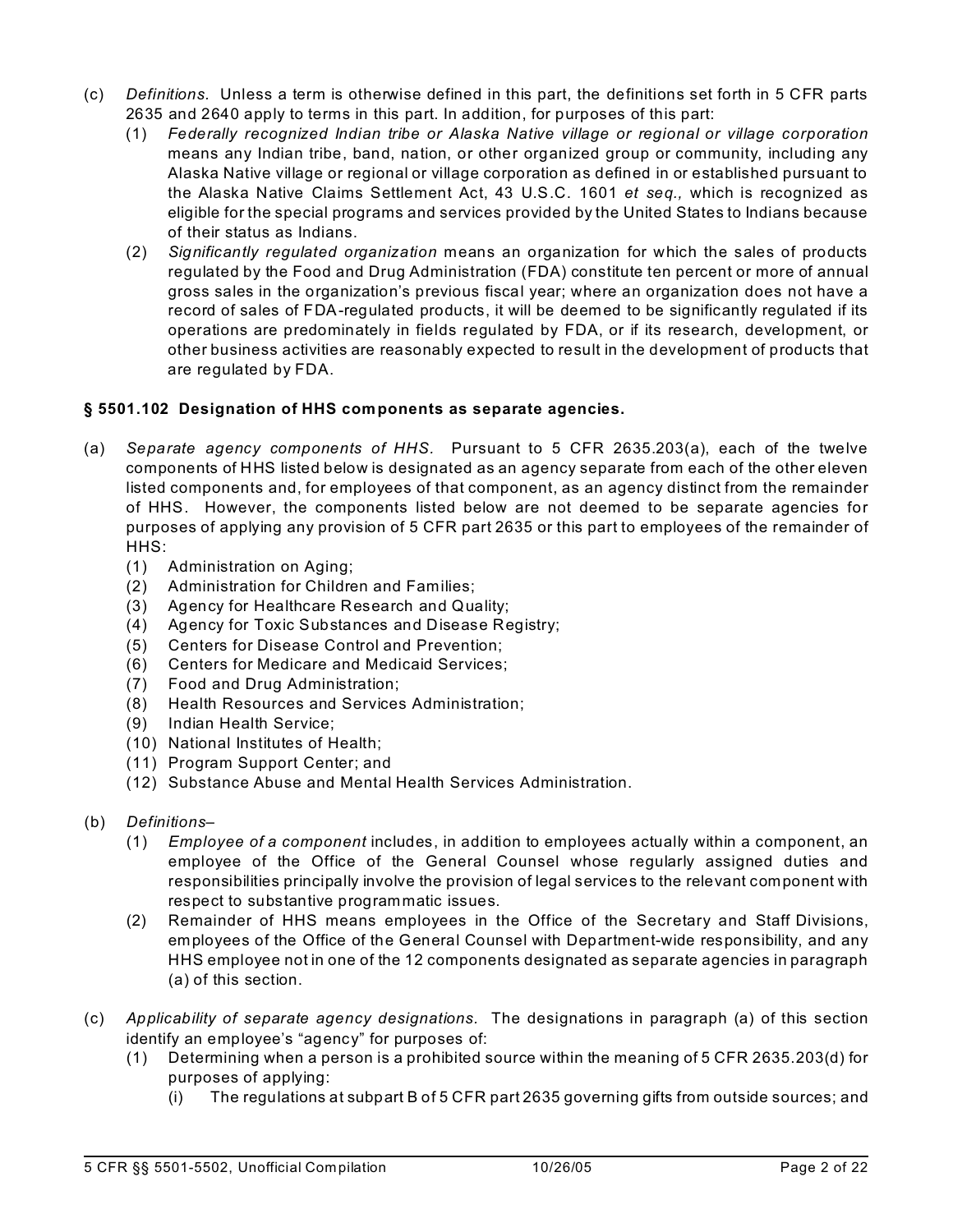- (ii) The regulations at  $\S 5501.106$  requiring prior approval of outside employment and other outside activities; and
- (iii) The regulations at  $\S$  5501.111 governing the receipt of awards by employees of the National Institutes of Health; and
- (2) Determining whether teaching, speaking or writing relates to the employee's official duties within the meaning of 5 CFR 2635.807(a)(2)(i).

## **§ 5501.103 Gifts from federally recognized Indian tribes or Alaska Native villages or regional or village corporations.**

- (a) *Tribal or Alaska Native gifts.* In addition to the gifts which come within the exceptions set forth in 5 CFR 2635.204, and subject to all provisions of 5 CFR 2635.201 through 2635.205, an employee may accept unsolicited gifts of native artwork, crafts, or other items representative of traditional native culture from federally recognized Indian tribes or Alaska Native villages or regional or village corporations, provided that the aggregate market value of individual gifts received from any one tribe or village under the authority of this paragraph shall not exceed \$200 in a calendar year.
- (b) *Limitations on use of exception.* If the donor is a tribe or village that has interests that may be substantially affected by the performance or nonperformance of an employee's official duties, the employee may accept the gifts authorized by paragraph (a) of this section only where there is a written finding by the agency designee that acceptance of the gift is in the agency's interest and will not violate any of the limitations on the use of exceptions contained in 5 CFR 2635.202(c).

## **§ 5501.104 Prohibited financial interests applicable to employees of the Food and Drug Administration.**

- (a)  *General prohibition.* Except as permitted by paragraph (b) of this section, no employee or spouse or minor child of an employee, other than a special Government employee or the spouse or minor child of a special Government employee, of the Food and Drug Administration shall have a financial interest in a significantly regulated organization.
- (b) *Exceptions.* Notwithstanding the prohibition in paragraph (a) of this section:
	- (1) An employee or spouse or minor child of an employee may have a financial interest, such as a pension or other employee benefit, arising from employment with a significantly regulated organization.

NOTE TO PARAGRAPH(b)(1): FDA employees who file public or confidential financial disclosure reports pursuant to 5 CFR part 2634, as opposed to spouses and minor children of such employees, are generally prohibited under  $\S$  5501.106(c)(3) from engaging in current employment with a significantly regulated organization.

- (2) An employee who is not required to file a public or confidential financial disclosure report pursuant to 5 CFR part 2634, or the spouse or minor child of such employee, may hold a financial interest in a significantly regulated organization if:
	- (i) The total cost or value, measured at the time of acquisition, of the combined interests of the employee and the employee's spouse and minor children in the regulated organization is equal to or less than the *de minimis* exemption limit for matters involving parties established by 5 CFR 2640.202(a) or \$15,000, whichever is greater (the phrase "time of acquisition" shall mean the date on which the employee actually acquired the financial interest–or on which the financial interest became imputed to the employee under 18 U.S.C. 208–whether by purchase, gift, bequest, marriage, or otherwise, except that with respect to a financial interest that was acquired prior to the employee's entrance on duty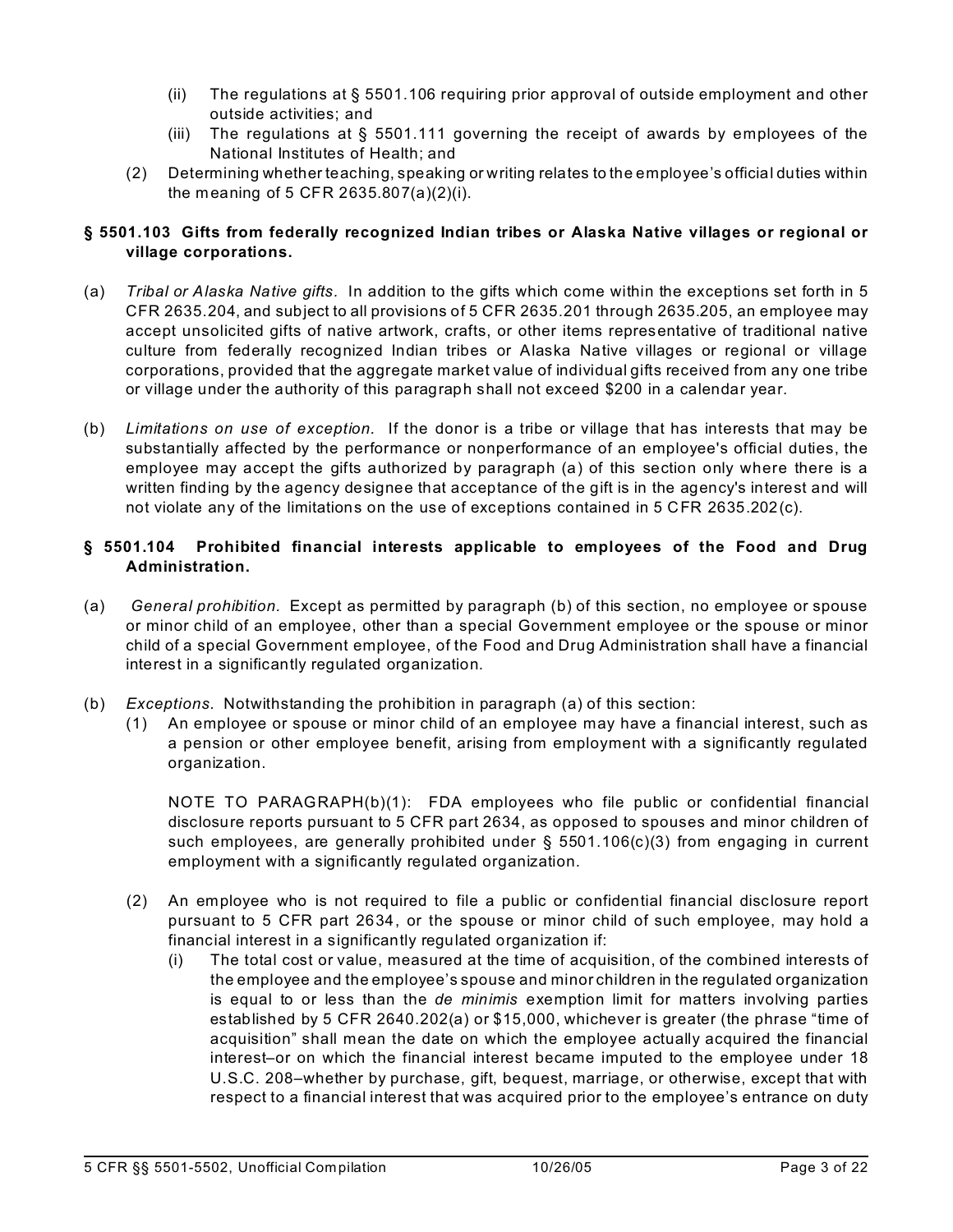as an employee of the Food and Drug Administration, the "time of acquisition" shall be deemed to be the date on which the employee entered on duty);

- (ii) The holding, if it represents an equity interest, constitutes less than 1 percent of the total outstanding equity of the organization; and
- (iii) The total holdings in significantly regulated organizations account for less than 50 percent of the total value of the combined investment portfolios of the employee and the employee's spouse and minor children.
- (3) An employee or spouse or minor child of an employee may have an interest in a significantly regulated organization that constitutes any interest in a publicly traded or publicly available investment fund (e.g., a mutual fund), or a widely held pension or similar fund, which, in the literature it distributes to prospective and current investors or participants, does not indicate the objective or practice of concentrating its investments in significantly regulated organizations, if the employee neither exercises control nor has the ability to exercise control over the financial interests held in the fund.
- (4) In cases involving exceptional circumstances, the Commissioner or the Commissioner's designee may grant a written exception to permit an employee, or the spouse or minor child of an employee, to hold a financial interest in a significantly regulated organization based upon a determination that the application of the prohibition in paragraph (a) of this section is not necessary to ensure public confidence in the impartiality or objectivity with which HHS programs are administered or to avoid a violation of part 2635 of this title.

NOTE TO PARAGRAPH (b): W ith respect to any excepted financial interest, employees are reminded of their obligations under 5 CFR part 2635, and specifically their obligation under subpart D of part 2635 to disqualify themselves from participating in any particular matter in which they, their spouses or minor children have a financial interest arising from publicly traded securities that exceeds the *de minimis* thresholds specified in the regulatory exemption at 5 CFR 2640.202 or from nonpublicly traded securities that are not covered by the regulatory exemption. Furthermore, the agency may prohibit or restrict an individual employee from acquiring or holding any financial interest or a class of financial interests based on the agency's determination that the interest creates a substantial conflict with the employee's duties, within the meaning of 5 CFR 2635.403.

(c) *Reporting and divestiture*. For purposes of determining the divestiture period specified in 5 CFR 2635.403(d), as applied to financial interests prohibited under paragraph (a) of this section, the "date divestiture is first directed" means the date on which the new entrant public or confidential financial disclosure report required by part 2634 of this title or any report required by § 5502.106(c) of this chapter is due.

### **§ 5501.105 Exemption for otherwise disqualifying financial interests derived from Indian or Alaska Native birthrights.**

- (a) Under 18 U.S.C. 208(b)(4), an employee who otherwise would be disqualified may participate in a particular matter where the otherwise disqualifying financial interest that would be affected results solely from the interest of the employee, or the employee's spouse or minor child, in birthrights:
	- (1) In an Indian tribe, band, nation, or other organized group or community, including any Alaska Native village corporation as defined in or established pursuant to the Alaska Native Claims Settlement Act, which is recognized as eligible for the special programs and services provided by the United States to Indians because of their status as Indians;
	- (2) In an Indian allotment the title to which is held in trust by the United States or which is inalienable by the allottee without the consent of the United States; or
	- (3) In an Indian claims fund held in trust or administered by the United States.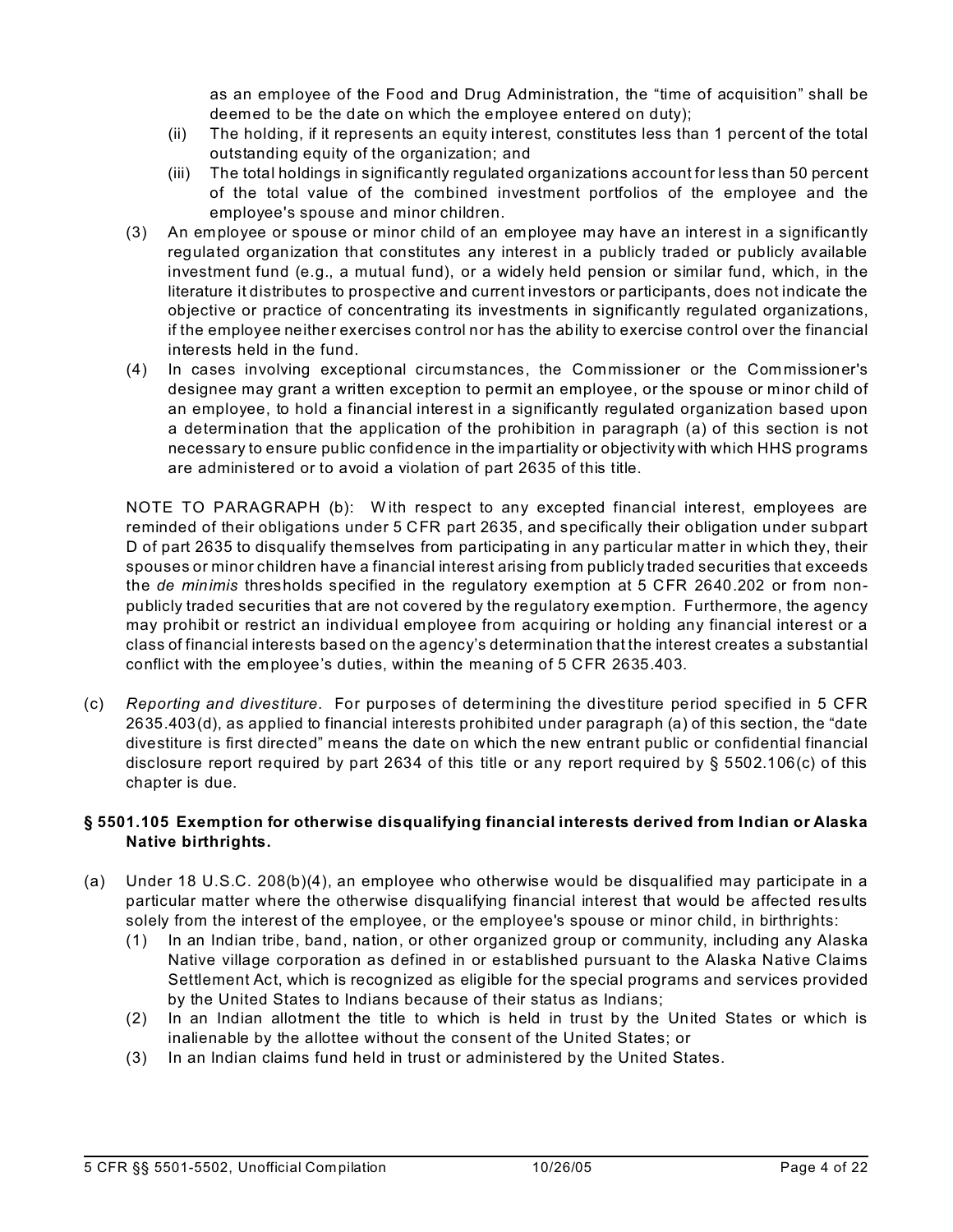(b) The exemption described in paragraph (a) of this section applies only if the particular matter does not involve the Indian allotment or claims fund or the Indian tribe, band, nation, organized group or community, or Alaska Native village corporation as a specific party or parties.

## **§ 5501.106 Outside employment and other outside activities.**

- (a) *Applicability.* This section does not apply to special Government employees.
- (b) *Definitions.* For purposes of this section:
	- (1) *Compensation* has the meaning set forth in 5 CFR 2635.807(a)(2)(iii).
	- (2) *Consultative services* means the provision of personal services by an employee, including the rendering of advice or consultation, which requires advanced knowledge in a field of science or learning customarily acquired by a course of specialize instruction and study in an institution of higher education, hospital, or other similar facility.
	- (3) *Professional services* means the provision of personal services by an employee, including the rendering of advice or consultation, which involves the skills of a profession as defined in 5 CFR 2636.305(b)(1).
- (c) *Prohibited outside employment and activities*
	- (1) *Prohibited assistance in the preparation of grant applications or contract proposals*. An employee shall not provide consultative or professional services, for compensation, to or on behalf of any other person to prepare, or assist in the preparation of, any grant application, contract proposal, program report, or other document intended for submission to HHS.
	- (2) *Prohibited employment in HHS-funded activities.* An employee shall not, for compensation, engage in employment, as defined in 5 CFR 2635.603(a), with respect to a particular activity funded by an HHS grant, contract, cooperative agreement, cooperative research and development agreement, or other funding mechanism authorized by statute.
	- (3) *Prohibited outside activities applicable to employees of the Food and Drug Administration*. An employee of the Food and Drug Administration who is required to file a public or confidential financial disclosure report pursuant to 5 CFR part 2634 shall not:
		- (i) Engage in any self-employed business activity for which the sale or promotion of FDAregulated products is expected to constitute ten percent or more of annual gross sales or revenues; or
		- (ii) Engage in employment, as defined in 5 CFR 2635.603(a), whether or not for compensation, with a significantly regulated organization, as defined in  $\S 5501.101(c)(2)$ , unless the employment meets either of the following exceptions:
			- (A) The employment consists of the practice of medicine, dentistry, veterinary medicine, pharmacy, nursing, or similar practices, provided that the employment does not involve substantial unrelated non-professional duties, such as personnel management, contracting and purchasing responsibilities (other than normal "out-ofstock" requisitioning), and does not involve employment by a medical product manufacturer in the conduct of biomedical research; or
			- (B) The employment primarily involves manual or unskilled labor or utilizes talents, skills, or interests in areas unrelated to the substantive programmatic activities of the FDA, such as clerical work, retail sales, service industry jobs, building trades, maintenance, or similar services.
	- (4) *Prohibited outside practice of law applicable to attorneys in the Office of the General Counsel.* 
		- (i) An employee who serves as an attorney in or under the supervision of the Office of the General Counsel or the Office of Counsel to the Inspector General shall not engage in any outside practice of law that might require the attorney to: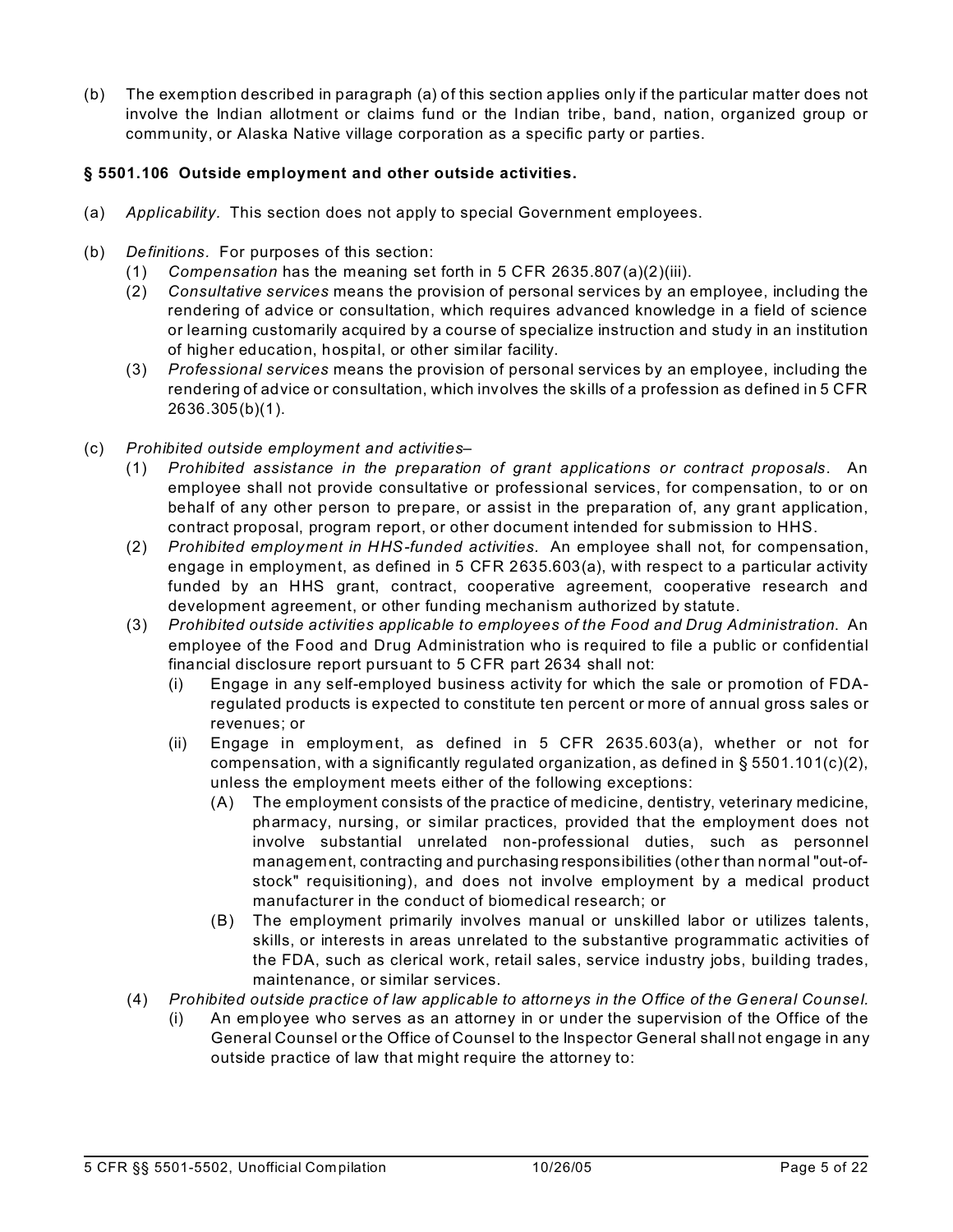- (A) Assert a legal position that is or appears to be in conflict with the interests of the Department of Health and Human Services, the client to which the attorney owes a professional responsibility; or
- (B) Interpret any statute, regulation or rule administered or issued by the Department.
- (ii) *Exceptions.* Nothing in this section prevents an employee from:
	- (A) Acting, with or without compensation, as an agent or attorney for, or otherwise representing, the employee's parents, spouse, child, or any person for whom, or for any estate for which, the employee is serving as guardian, executor, administrator, trustee, or other personal fiduciary to the extent permitted by 18 U.S.C. 203 and 205, or from providing advice or counsel to such persons or estate; or
	- (B) Acting, without compensation, as an agent or attorney for, or otherwise representing, any person who is the subject of disciplinary, loyalty, or other personnel administration proceedings in connection with those proceedings to the extent permitted by 18 U.S.C. 205, or from providing uncompensated advice or counsel to such person; or
	- (C) Giving testimony under oath or from making statements required to be made under penalty for perjury or contempt.
- (iii) *Specific approval procedures.* 
	- (A) The exceptions to 18 U.S.C. 203 and 205 described in paragraph  $(c)(4)(ii)(A)$  of this section do not apply unless the employee obtained the approval of the Government official responsible for the appointment of the employee to a Federal position.
	- (B) The exception to 18 U.S.C. 205 described in paragraph  $(c)(4)(ii)(B)$  of this section does not apply unless the employee has obtained the approval of a supervisory official who has authority to determine whether the employee's proposed representation of another person in a personnel administration matter is consistent with the faithful performance of the employee's duties.
- (d) *Prior approval for outside employment and other outside activities*
	- (1) *General approval requirement*. Except as provided in paragraph (d)(3) of this section, an employee shall obtain written approval prior to engaging, with or without compensation, in outside employment, including self-employed business activities, or other outside activities in which the employee seeks to:
		- (i) Provide consultative or professional services, including service as an expert witness;
		- (ii) Engage in teaching, speaking, writing, or editing that:
			- (A) Relates to the employee's official duties within the meaning of 5 CFR 2635.807(a)(2)(i)(B) through (E); or
			- (B) Would be undertaken as a result of an invitation to engage in the activity that was extended to the employee by a person or organization that is a prohibited source within the meaning of 5 CFR 2635.203(d), as modified by the separate HHS component agency designations in § 5501.102; or
		- (iii) Provide services to a non-Federal entity as an officer, director, or board member, or as a member of a group, such as a planning commission, advisory council, editorial board, or scientific or technical advisory board or panel, which requires the provision of advice, counsel, or consultation.
	- (2) *Additional approval requirement for employees of the Food and Drug Administration and the National Institutes of Health*. In addition to the general approval requirements set forth in paragraph (d)(1) of this section, an employee of the Food and Drug Administration or the National Institutes of Health shall obtain written approval prior to engaging, with or without compensation, in any outside employment, as defined in 5 CFR 2635.603(a), with, or any selfemployed business activity involving the sale or promotion of products or services of, any person or organization that is a prohibited source of the employee's component agency.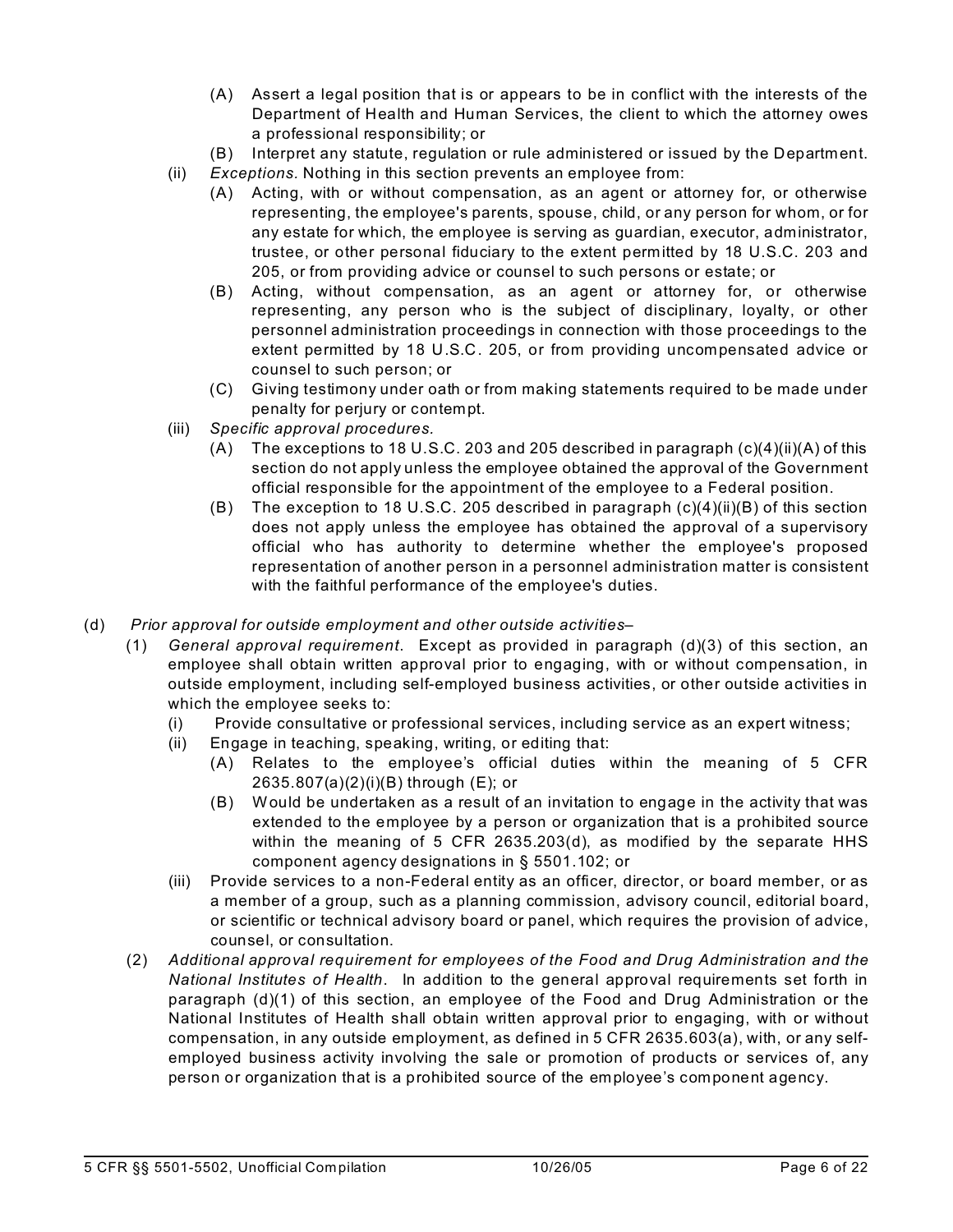- (3) *Exceptions to prior approval requirements*.
	- (i) Notwithstanding the requirements of paragraphs  $(d)(1)$  and  $(d)(2)$  of this section, prior approval is not required for participation in the activities of a political, religious, social, fraternal, or recreational organization unless:
		- (A) The activity or the position held in the organization requires the provision of professional services within the meaning of paragraph (b)(3) of this section; or
		- (B) The activity is performed for compensation other than the reimbursement of expenses.
	- (ii) Notwithstanding the requirements of paragraphs  $(d)(1)$  and  $(d)(2)$  of this section, prior approval is not required for participation in an employment or other outside activity that has been exempted under paragraph (d)(7) of this section.
- (4) Submission of requests for approval.
	- (i) An employee seeking to engage in any of the activities for which advance approval is required shall make a written request for approval a reasonable time before beginning the activity. This request shall be directed to the employee's supervisor. The supervisor shall submit the request and a statement addressing the extent to which the employee's duties are related to the proposed outside activity to an agency designee, who shall make a final determination with respect to the request.
	- (ii) All requests for prior approval shall include the following information:
		- (A) The employee's name, contact information, organizational location, occupational title, grade, step, salary, appointment type, and financial disclosure filing status;
		- (B) The nature of the proposed outside employment or other outside activity, including a full description of the specific duties or services to be performed;
		- (C) A description of the employee's official duties that relate to the proposed activity;
		- (D) A description of how the employee's official duties will affect the interests of the person for whom or organization with which the proposed activity will be performed;
		- (E) The name and address of the person for whom or organization with which the work or activity will be done, including the location where the services will be performed;
		- (F) A statement as to whether travel is involved and, if so, whether the transportation, lodging, meals, or per diem will be at the employee's expense or provided by the person for whom or organization with which the work or activity will be done, and a description of the arrangements and an estimate of the costs of items to be furnished or reimbursed by the outside entity;
		- (G) The estimated total time that will be devoted to the activity. If the proposed outside activity is to be performed on a continuing basis, a statement of the estimated number of hours per year; for other employment, a statement of the anticipated beginning and ending date;
		- (H) A statement as to whether the work can be performed entirely outside of the employee's regular duty hours and, if not, the estimated number of hours and type of leave that will be required;
		- (I) The method or basis of any compensation to be received (e.g., fee, honorarium, retainer, salary, advance, royalty, stock, stock options, non-travel related expenses, or other form of remuneration tendered in cash or in-kind in connection with the proposed activity) from the person for whom or organization with which the work or activity will be done;
		- (J) The amount of any compensation to be received from the person for whom or organization with which the work or activity will be done;
		- (K) The amount and date of any compensation received, or due for services performed, within the current and previous six calendar years immediately preceding the submission of the request for approval from the person for whom or organization with which the work or activity will be done (including any amount received or due from an agent, affiliate, parent, subsidiary, or predecessor of the proposed payor);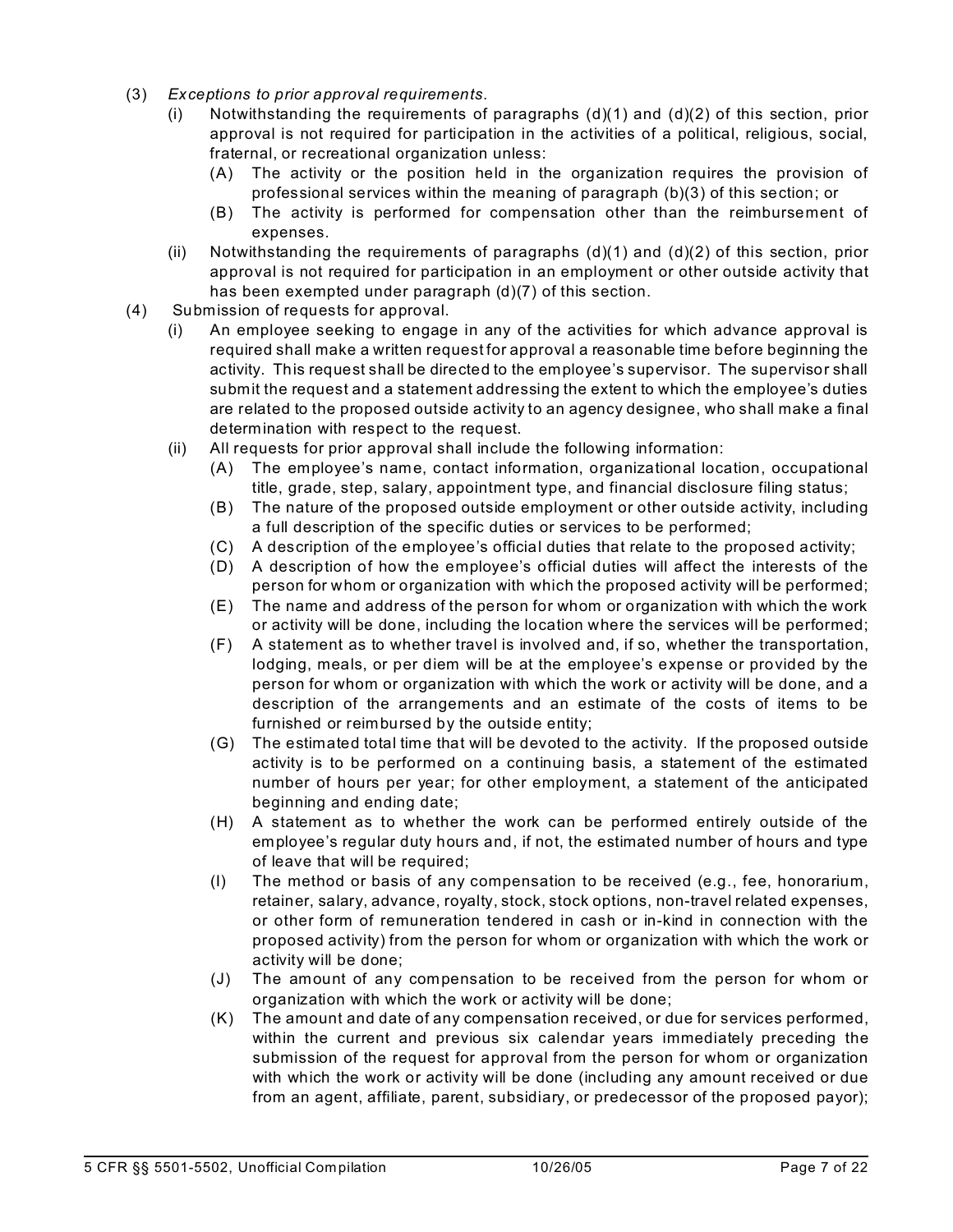- (L) A statement as to whether the compensation is derived from an HHS grant, contract, cooperative agreement, or other source of HHS funding or attributed to services related to an activity funded by HHS, regardless of the specific source of the compensation;
- (M) For activities involving the provision of consultative or professional services, a statement indicating whether the client, employer, or other person on whose behalf the services are performed is receiving, or intends to seek, an HHS grant, contract, cooperative agreement, or other funding relationship;
- (N) For activities involving teaching, speaking, or writing, a syllabus, outline, summary, synopsis, draft or similar description of the content and subject matter involved in the course, speech, or written product (including, if available, a copy of the text of any speech) and the proposed text of any disclaimer required by 5 CFR 2635.807(b)(2) or by the instructions or manual issuances authorized under paragraph (d)(6) of this section; and
- (O) Such other relevant information that the designated agency ethics official or, with the concurrence of the designated agency ethics official, each of the separate agency components of HHS listed in § 5501.102(a) determines is necessary or appropriate in order to evaluate whether a proposed activity is likely to involve conduct prohibited by statute or Federal regulations, including 5 CFR part 2635 and this part.
- (5) Standard for approval. Approval shall be granted only upon a determination that the outside employment or other outside activity is not expected to involve conduct prohibited by statute or Federal regulation, including 5 CFR part 2635 and this part.

NOTE**:** The granting of approval for an outside activity does not relieve the employee of the obligation to abide by all applicable laws governing employee conduct nor does approval constitute a sanction of any violation. Approval involves an assessment that the general activity as described on the submission does not appear likely to violate any criminal statutes or other ethics rules. Employees are reminded that during the course of an otherwise approvable activity, situations may arise, or actions may be contemplated, that, nevertheless, pose ethical concerns.

*Example 1:* A clerical employee with a degree in library science volunteers to work on the acquisitions committee at a local public library. Serving on a panel that renders advice to a non-Federal entity is subject to prior approval. Because recommending books for the library collection normally would not pose a conflict with the typing duties assigned the employee, the request would be approved.

*Example 2:* While serving on the library acquisitions committee, the clerical employee in the preceding example is asked to help the library business office locate a missing book order. Shipment of the order is delayed because the publisher has declared bankruptcy and its assets, including inventory in the warehouse, have been frozen to satisfy the claims of the Internal Revenue Service and other creditors. The employee may not contact the Federal bankruptcy trustee to seek, on behalf of the public library, the release of the books. Even though the employee's service on the acquisitions committee had been approved, a criminal statute, *18 U.S.C. 205,* would preclude any representation by a Federal employee of an outside entity before a Federal court or agency with respect to a matter in which the United States is a party or has a direct and substantial interest.

(6) *Duration of approval*. Approval shall be effective for a period not to exceed one year from the date of approval. Upon a significant change in the nature of the outside activity or in the employee's official position or duties, the employee shall submit a revised request for approval using the procedure in paragraph (d)(4) of this section. If the outside activity is anticipated to exceed one year from the date of the most recent approval, the employee shall renew the request for approval no later than thirty days prior to the expiration of the period authorized.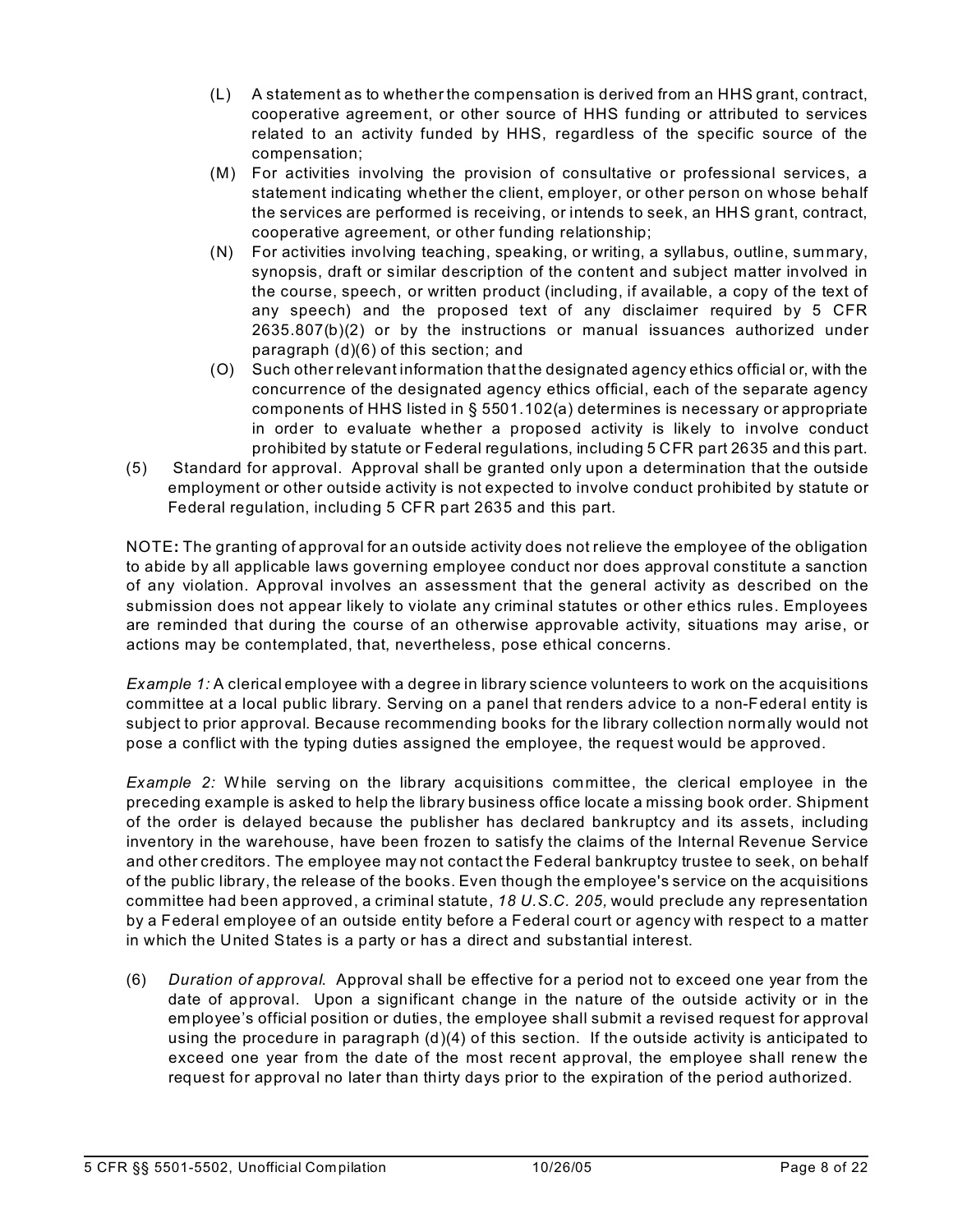- (7)  *Responsibilities of the designated agency ethics official and component agencies.* 
	- (i) The designated agency ethics official or, with the concurrence of the designated agency ethics official, each of the separate agency components of HHS listed in § 5501.102 may issue an instruction or manual issuance exempting categories of employment or other outside activities from a requirement of prior written approval based on a determination that the employment or activities within those categories would generally be approved and are not likely to involve conduct prohibited by statute or Federal regulations, including 5 CFR part 2635 and this part.
	- (ii) HHS components may specify internal procedures governing the submission of prior approval requests and designate appropriate officials to act on such requests. The instructions or manual issuances may include examples of outside employment and other outside activities that are permissible or impermissible consistent with 5 CFR part 2635 and this part. With respect to teaching, speaking, writing, or editing activities, the instructions or manual issuances may specify preclearance procedures and/or require disclaimers indicating that the views expressed do not necessarily represent the views of the agency or the United States.
	- (iii The officials within the respective HHS components who are responsible for the administrative aspects of these regulations and the maintenance of records shall make provisions for the filing and retention of requests for approval of outside employment and other outside activities and copies of the notification of approval or disapproval.
- (e) *Waivers.* The designated agency ethics official may grant a written waiver, for an individual or class of similarly situated individuals, from any prohibited outside activity provision in this section or in § 5501.109 based on a determination that the waiver is not inconsistent with part 2635 of this title or otherwise prohibited by law and that, under the particular circumstances, application of the prohibition is not necessary to avoid the appearance of misuse of position or loss of impartiality or otherwise to ensure confidence in the impartiality and objectivity with which agency programs are administered. An individual or class waiver under this paragraph may impose appropriate conditions, such as requiring execution of a written disqualification.

# **§ 5501.107 Teaching, speaking and writing by special Government employees in the Public Health Service.**

- (a) *Applicability.* This section applies to special Government employees in the Public Health Service who otherwise are prohibited from accepting compensation for teaching, speaking or writing that is related to their official duties, within the meaning of 5 CFR 2635.807(a)(2)(i)(C), because the invitation or the offer of compensation for the activity was extended at a time when the special Government employee was assigned to perform official duties that may substantially affect the interests of the inviter or offeror.
- (b) *Permissible compensation.* A special Government employee may accept compensation for teaching, speaking or writing in circumstances described in paragraph (a) of this section only where the special Government employee recuses from the official assignment that may substantially affect the interests of the person who extended the invitation to engage in the activity or the offer of compensation.

## **§ 5501.108 Exception to the prohibition against assisting in the prosecution of claims against, or acting as an agent or attorney before, the Government, applicable only to employees assigned to federally recognized Indian tribes or Alaska Native villages or regional or village corporations pursuant to the Intergovernmental Personnel Act.**

(a) *18 U.S.C. 205.* Section 205 of title 18 of the United States Code prohibits an employee, whether or not for compensation, from acting as an agent or attorney for anyone in a claim against the United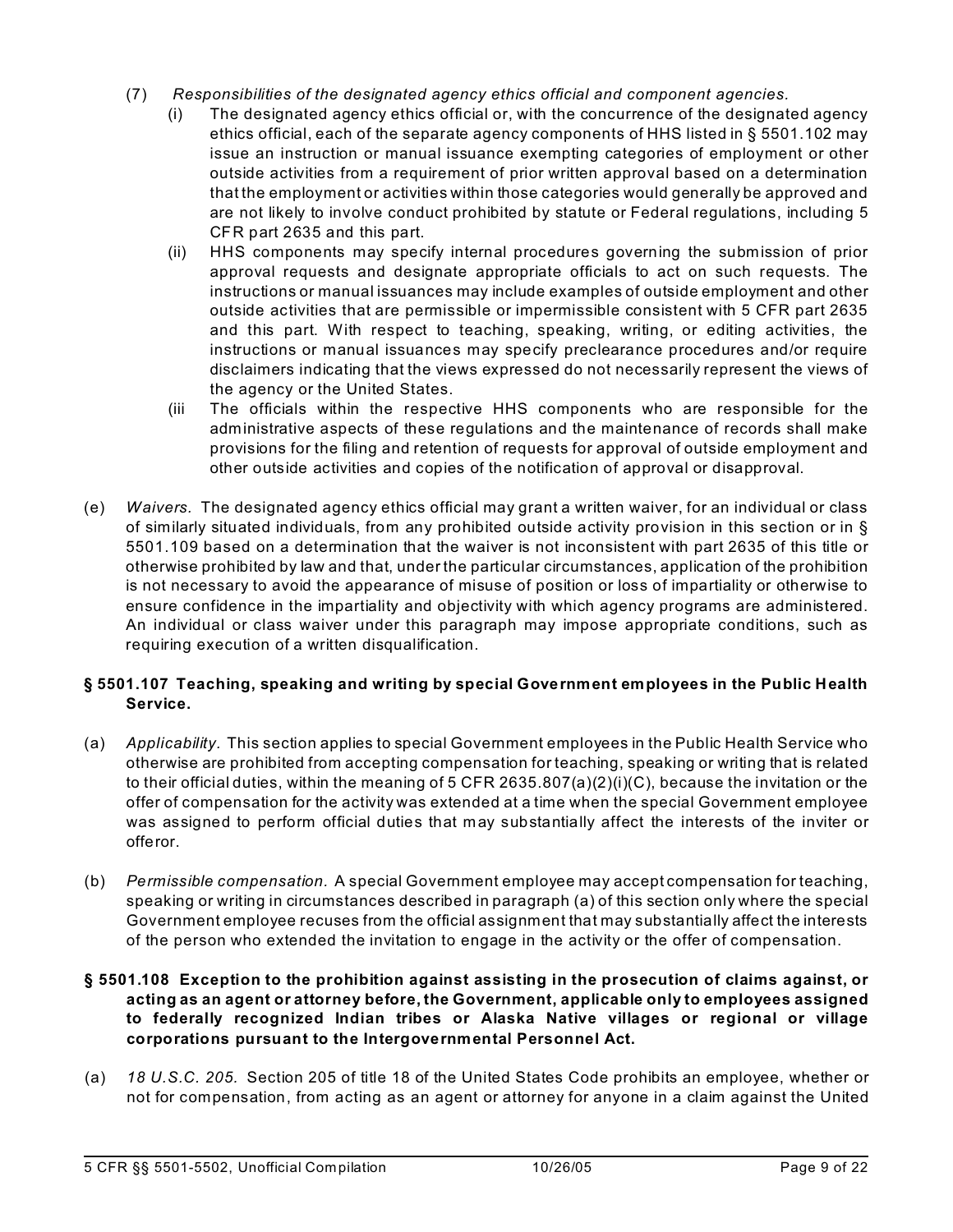States, or from acting in such capacity on behalf of another before any department, agency, or other specified entity, in any particular matter in which the United States is a party or has a direct and substantial interest.

(b) *Exception applicable only to employees assigned to federally recognized Indian tribes or Alaska Native villages or regional or village corporations pursuant to the Intergovernmental Personnel Act.*  Notwithstanding the provisions of 18 U.S.C. 205, the Indian Self-Determination Act (25 U.S.C. 450i(f)) authorizes Federal employees detailed or assigned to Indian tribes or Alaska Native villages or regional or village corporations, pursuant to the Intergovernmental Personnel Act (5 U.S.C. 3372), to act as agents or attorneys for, or appear on behalf of, such tribes or Alaska Native villages or corporations in connection with any matter pending before any department, agency, court, or commission, in which the United States is a party or has a direct and substantial interest. Such employees must advise, in writing, the head of the agency, with which they are dealing on behalf of an Indian tribe or Alaska Native village or corporation, of any personal and substantial involvement they may have had as an officer or employee of the United States in connection with the matter concerned.

## **§ 5501.109 Prohibited outside activities applicable to employees of the National Institutes of Health.**

- (a) *Applicability*. This section does not apply to special Government employees.
- (b) *Definitions*. For purposes of this section:
	- (1) *Compensation* has the meaning set forth in 5 CFR 2635.807(a)(2)(iii).
	- (2) *Continuing professional education* means a course, a program, a series of courses or programs, or other educational activity provided to members of a profession, as defined in 5 CFR 2636.305(b)(1), or academic discipline and designed principally to maintain or advance the skills and competence of practitioners in a field of specialized knowledge and to expand an appreciation and understanding of the professional responsibilities, fiduciary obligations, or ethical aspirations incumbent upon members of the group. For those members of a profession or academic discipline that does not subject its members to licensure or continuing education requirements, the term continuing professional education includes those educational activities that exemplify a purpose and content similar to those offered to or required of members of a licensed profession.
	- (3) *Data and safety monitoring board* (DSMB) means a board, committee, or panel constituted in connection with an ongoing clinical study and comprised of individuals, other than the study sponsors, organizers, and investigators, who possess expertise in relevant specialties and disciplines, such as trial design, biostatistics, and bioethics, and who review accumulating safety and outcome data in order to ensure the continuing safety of the participating human subjects and of those yet to be recruited, and to assess the continuing validity and scientific merit of the investigation.
	- (4) *Educational activity provider* means a supported research institution or a health care provider or insurer that presents Grand Rounds or offers accredited continuing professional education (or, in the case of a profession or academic discipline whose members are not subject to licensure and which does not have program accreditation requirements, an education program determined by the designated agency ethics official or his designee or, in consultation with the designated agency ethics official or his designee, the NIH Director or the NIH Director's designee to be substantially equivalent to an accredited continuing professional education program), but does not include a substantially affected organization.
	- (5) *Employment* has the meaning specified in 5 CFR 2635.603(a).
	- (6) *Grand Rounds* means a regularly scheduled, interactive presentation or series of educational seminars that focus on clinical cases, recent biomedical or behavioral research results, or a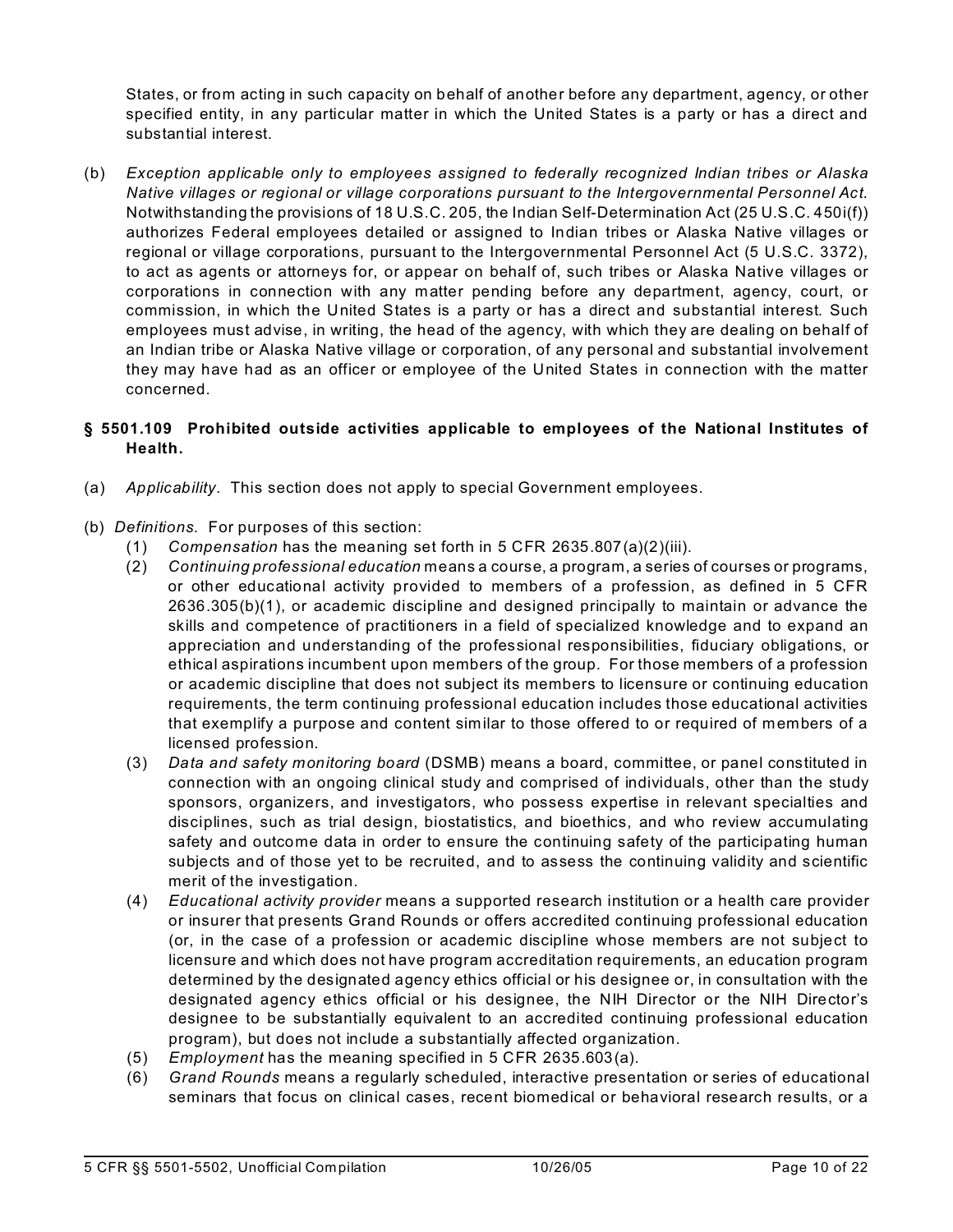review of scientific research methods and findings in a specific field, with supporting basic and clinical science information, that are conducted in an accredited medical school or an affiliated teaching hospital setting that provides practicing physicians, faculty, fellows, resident physician trainees, medical students, graduate students, and post-doctoral fellows, as well as allied and associated health professionals, and other staff, an opportunity to evaluate outcomes of patient treatment decisions, a forum to discuss clinical decision making, and a means to impart updates in diagnosis, treatment, therapy, and research as indicated by the context of the cases presented.

- (7) *Grant or scientific review committee* means a board, committee, or panel of qualified experts assembled by an external grant-making entity or other funding institution for the purpose of making a funding decision, the members of which review, evaluate, rate, rank, or otherwise assess a proposed or ongoing project or program for which grant support is sought on the basis of various factors, such as scientific merit, feasibility, significance, approach, and originality (and scientific progress in any previous period of funding), and gauge the ability of the applicant(s), principal and associate investigators, and scientific team members to complete successfully the project or program, and then recommend to the grantor whether to fund or continue to fund a particular proposal or ongoing program.
- (8) *Health care provider or insurer* means a hospital, clinic, skilled nursing facility, rehabilitation facility, durable medical equipment supplier, home health agency, hospice program, health maintenance organization, managed care organization, or other provider of health care items and services as defined in sections 1877(h)(6) or 1903(w)(7) of the Social Security Act (42 U.S.C. 1395nn(h)(6) or 1396b(w)(7)) and any entity organized and licensed as a risk-bearing entity eligible to offer health insurance or health benefits coverage.
- (9) *Scientific peer review* is the evaluation of scientific research findings for competence, significance, and originality by qualified experts who research and submit work for publication in the same field and which provides systematized accountability for adherence to ethical guidelines commonly accepted within the relevant research community for disseminating scientific information.
- (10) *Substantially affected organization* means:
	- (i) A biotechnology or pharmaceutical company; a medical device manufacturer; or a corporation, partnership, or other enterprise or entity significantly involved, directly or through subsidiaries, in the research, development, or manufacture of biotechnological, biostatistical, pharmaceutical, or medical devices, equipment, preparations, treatments, or products;
	- (ii) Any organization a majority of whose members are described in paragraph  $(b)(10)(i)$  of this section; and
	- (iii) Any other organization determined by the designated agency ethics official or, in consultation with the designated agency ethics official, by the NIH Director or the NIH Director's designee that is substantially affected by the programs, policies, or operations of the NIH.
- (11) *Supported research institution* means any educational institution or non-profit independent research institute that:
	- (i) Is, or within the last year has been, an applicant for or recipient of an NIH grant, cooperative agreement, or research and development contract;
	- (ii) Is, or within the last year has been, a proposer of or party to a cooperative research and development agreement (CRADA) with the NIH; or
	- (iii) Any organization a majority of whose members are described in paragraphs  $(b)(11)(i)$  or (ii) of this section.
- (12) *Unrestricted educational grant* means funds received by or available to an educational activity provider from another source that are granted without stipulated conditions for their use other than the limitation that the funds shall be used to advance an educational program of the grant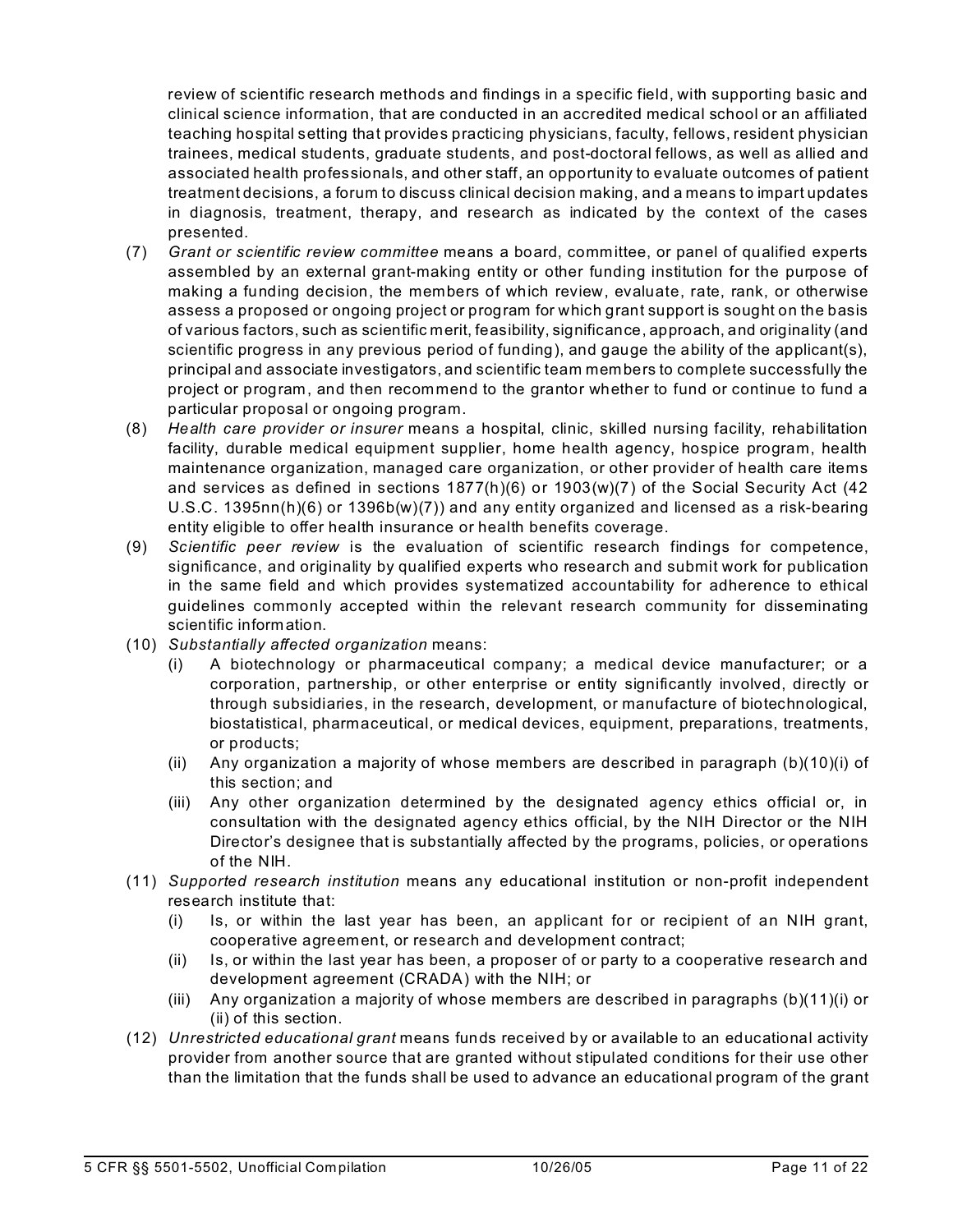recipient. For purposes of this section, an educational grant shall not be considered unrestricted if the funding source for a continuing professional education program directly or indirectly:

- (i) Selects or recommends the moderators, speakers, or presenters at the sponsored event;
- (ii) Independently provides additional funding to the moderators, speakers, or presenters in connection with the educational activity;
- (iii) Determines or recommends the audience composition;
- (iv) Specifies or recommends the topics to be addressed, or
- (v) Controls or recommends the planning, content, or implementation of the program in a manner inconsistent with guidelines established by a relevant professional association or accrediting organization that are designed to ensure that such activities are accurate, balanced, educational, free from commercial bias, nonpromotional, and independent of the influence of the funding source.
- (13) *Unrestricted financial contribution* means funds received by or available to a publisher, academic press, editorial board, or other entity affiliated with or operated by a supported research institution or a health care provider or insurer from another source that are provided without stipulated conditions for their use other than the limitation that the funds shall be used to advance peer-reviewed writing or editing by the funds recipient. For purposes of this section, a financial contribution shall not be considered unrestricted if the funding source for peerreviewed writing or editing directly or indirectly:
	- (i) Selects or recommends the author, reviewer, referee, or editor;
	- (ii) Independently provides additional funding to the author, reviewer, referee, or editor in connection with the writing or editing activity;
	- (iii) Determines or recommends the targeted audience of the writing or editing activity;
	- (iv) Specifies or recommends the topics to be addressed, or
	- (v) Controls or recommends the planning, content, or distribution of the written or edited product in a manner inconsistent with ethical guidelines commonly accepted within the relevant research community for disseminating scientific information which are designed to ensure that such writing or editing is accurate, unbiased, nonpromotional, transparent with respect to disclosure of potential conflicts, and independent of the influence of the funding source.
- (c) *Prohibitions*
	- (1) *Prohibited outside activities with substantially affected organizations, supported research institutions, and health care providers or insurers*. Except as permitted by paragraph (c)(3) of this section, an employee of the NIH shall not:
		- (i) Engage in employment with a substantially affected organization, a supported research institution, or a health care provider or insurer;
		- (ii) Teach, speak, write, or edit for compensation for any substantially affected organization, supported research institution, or health care provider or insurer; or
		- (iii) Engage in any employment or self-employed business activity that involves the sale or promotion of products or services of a substantially affected organization or a health care provider or insurer, except for the purpose of commercializing invention rights obtained by the employee pursuant to Executive Order 10096, 15 U.S.C. 3710d, or implementing regulations.
	- (2) *General exception*. Nothing in paragraph (c)(1) of this section prevents an employee from engaging in employment with, or teaching, speaking, writing, or editing for, a political, religious, social, fraternal, or recreational organization.
	- (3) *Specific exceptions*. Notwithstanding the prohibitions in paragraph (c)(1) of this section:
		- (i) *Teaching*. An employee may engage in and accept compensation for:
			- (A) Teaching a course requiring multiple presentations as permitted under 5 CFR 2635.807(a)(3); or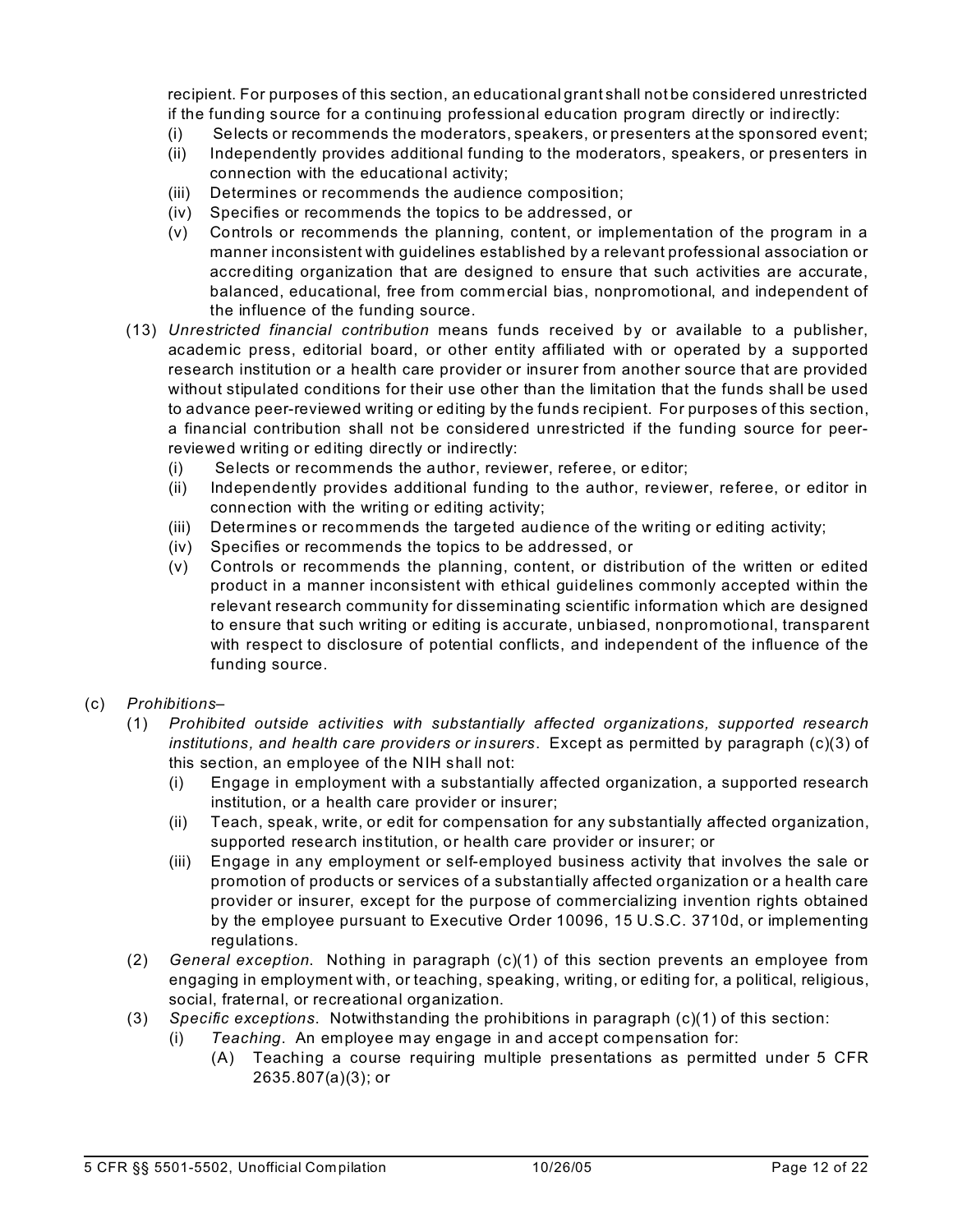- (B) Delivering a class lecture that is unrelated to the employee's official duties within the meaning of 5 CFR 2635.807 if the activity is performed as part of a regularly scheduled course offered under the established curriculum of an institution of higher education as defined at 20 U.S.C. 1001.
- (ii) *Clinical, medical, or health-related professional practice*. An employee may engage in and accept compensation for the outside practice of medicine, dentistry, pharmacy, nursing, or similar health-related professional practice that involves the personal provision of care, treatment, or other health-related professional services to or in connection with individual patients, provided that:
	- (A) The provision of health-related professional services to such individuals is not part of any ongoing research project conducted or funded by the NIH;
	- (B) The employee does not establish a private practice relationship with a current or recently discharged NIH patient or subject of an NIH-conducted or NIH-funded clinical trial or protocol;
	- (C) The employee does not personally refer private practice patients to the NIH; and
	- (D) The professional practice does not involve substantial unrelated non-professional duties, such as personnel management, contracting and purchasing responsibilities (other than "out-of- stock" requisitioning), and does not involve employment by a medical product manufacturer in the conduct of biomedical research.
- (iii) *Clerical, retail, service industry, building trades, maintenance, or similar services*. An employee may engage in and accept compensation for any outside employment or selfemployed business activity that primarily involves manual or unskilled labor or utilizes talents, skills, or interests in areas unrelated to the health and scientific research activities of the NIH, such as clerical work, retail sales, service industry jobs, building trades, maintenance, or similar services.
- (iv) *Continuing professional education*. An employee may engage in and accept compensation for a teaching, speaking, writing, or editing activity that is unrelated to the employee's official duties within the meaning of 5 CFR 2635.807 if the activity is performed as part of a continuing professional education program conducted by an educational activity provider. If a substantially affected organization provides financial support for a continuing professional education program conducted by an educational activity provider, this exception is inapplicable unless the substantially affected organization is involved only as the funding source for an unrestricted educational grant.
- (v) *Authorship of writings subjected to scientific peer review or a substantially equivalent editorial review process*. An employee may engage in and accept compensation for a writing or editing activity that is unrelated to the employee's official duties within the meaning of 5 CFR 2635.807 if the resulting article, chapter, essay, report, text, or other writing is submitted to a publisher, academic press, editorial board, or other entity affiliated with or operated by a supported research institution or a health care provider or insurer for publication in a scientific journal, textbook, or similar publication that subjects manuscripts to scientific peer review or a substantially equivalent editorial review process. If a substantially affected organization funds the publishing activities of a supported research institution or a health care provider or insurer, this exception is inapplicable unless the substantially affected organization is involved only as an unrestricted financial contributor and exercises no editorial control.
- (vi) *Data and safety monitoring boards*. An employee may serve as a member of a data and safety monitoring board for a clinical study conducted by a supported research institution or health care provider or insurer, provided that:
	- (A) The members of the DSMB are not selected or paid for their service by a substantially affected organization;
	- (B) The clinical study is not funded under a grant, cooperative agreement, or research and development contract from, or conducted pursuant to a cooperative research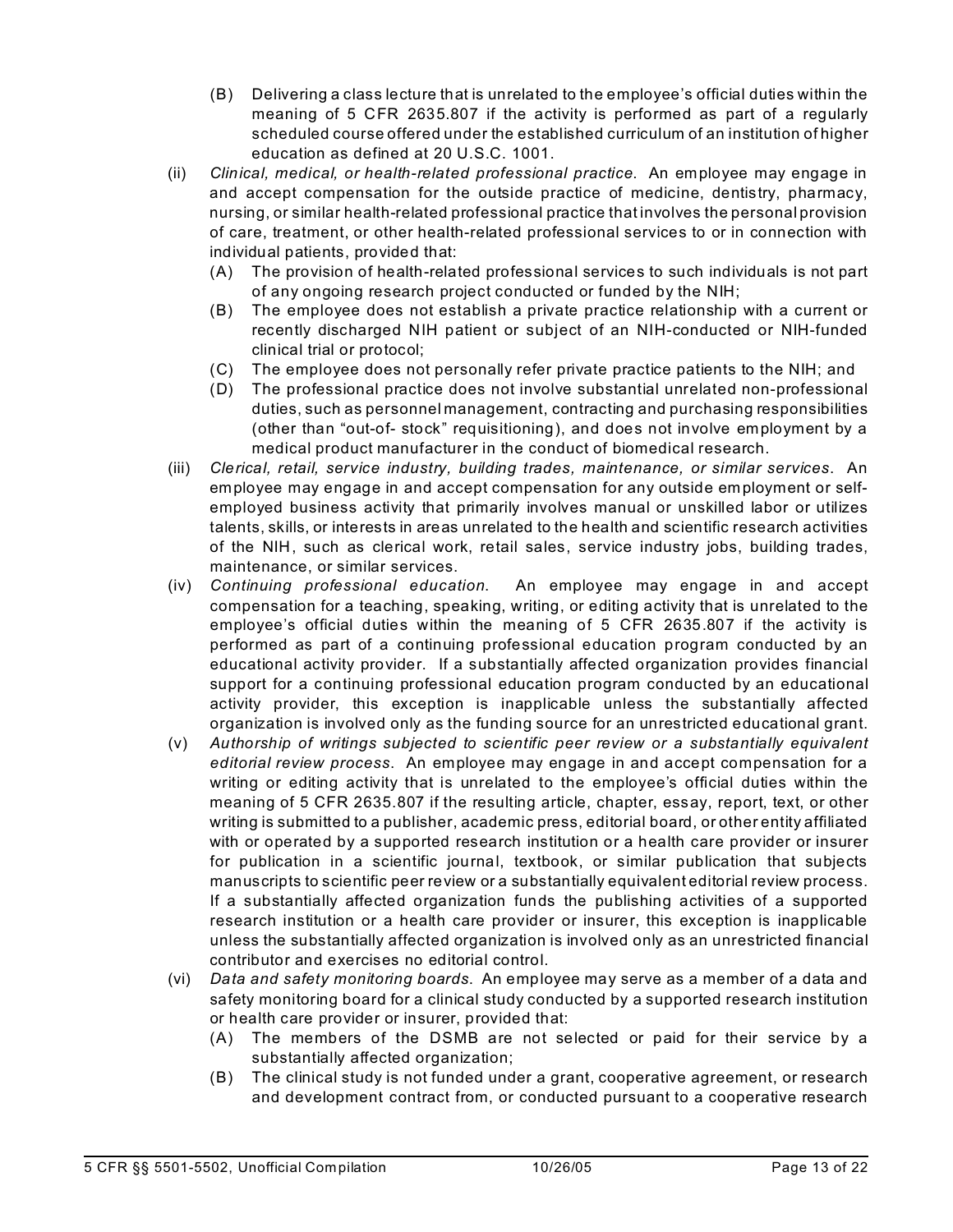and development agreement (CRADA) with, or aided under another funding mechanism by, the NIH; and

- (C) If the service is performed for compensation, the service does not entail prohibited assistance in the preparation of documents intended for submission to HHS within the meaning of § 5501.106(c)(1), and the clinical study is not an HHS-funded activity described in § 5501.106(c)(2).
- (vii) *Grand Rounds*. An employee may engage in and accept compensation for a teaching, speaking, writing, or editing activity that is unrelated to the employee's official duties within the meaning of 5 CFR 2635.807 if the activity is performed as part of a Grand Rounds program conducted by an accredited educational institution offering instruction in the life sciences, such as a medical school or school of public health, or by an affiliated teaching hospital, provided that:
	- (A) The employee's presentation includes an interactive component, such as visiting patients or discussing individual clinical cases, or interacting for educational purposes with undergraduates, graduates, or post-graduate students and fellows, in addition to any lecture;
	- (B) The audience is composed primarily of faculty and students or trainees registered in a biomedical or health-related program of studies; and
	- (C) A substantially affected organization or a speakers' bureau affiliated with a substantially affected organization does not sponsor or underwrite the costs of the Grand Rounds program or the employee's presentation, except pursuant to an unrestricted educational grant.
- (viii) *Grant or scientific review committee*. An employee may serve on a grant or scientific review committee for a supported research institution or a health care provider or insurer, provided that:
	- (A) The members of the grant or scientific review committee are not selected or paid for their service by a substantially affected organization;
	- (B) The grant award or program in relation to which the recommendation of the grant or scientific review committee is sought is not funded under a grant, cooperative agreement, or research and development contract from, conducted pursuant to a cooperative research and development agreement (CRADA) with, or aided under another funding mechanism by, the NIH; and
	- (C) If the service is performed for compensation, the service does not entail prohibited assistance in the preparation of documents intended for submission to HHS within the meaning of  $\S$  5501.106(c)(1), and the grant award or program in relation to which the recommendation of the grant or scientific review committee is sought is not an HHS-funded activity described in § 5501.106(c)(2).

### **§ 5501.110 Prohibited financial interests applicable to senior employees of the National Institutes of Health.**

- (a) *Applicability*. This section does not apply to special Government employees or the spouse or minor children of a special Government employee.
- (b) *Definitions*. For purposes of this section:
	- (1) *Senior employee* means the Director and the Deputy Director of the National Institutes of Health; members of the senior staff within the Office of the Director who report directly to the NIH Director; the Directors, the Deputy Directors, Scientific Directors, and Clinical Directors of each Institute and Center within NIH; Extramural Program Officials who report directly to an Institute or Center Director; and any employee of equivalent levels of decision-making responsibility who is designated as a senior employee by the designated agency ethics official or the NIH Director, in consultation with the designated agency ethics official.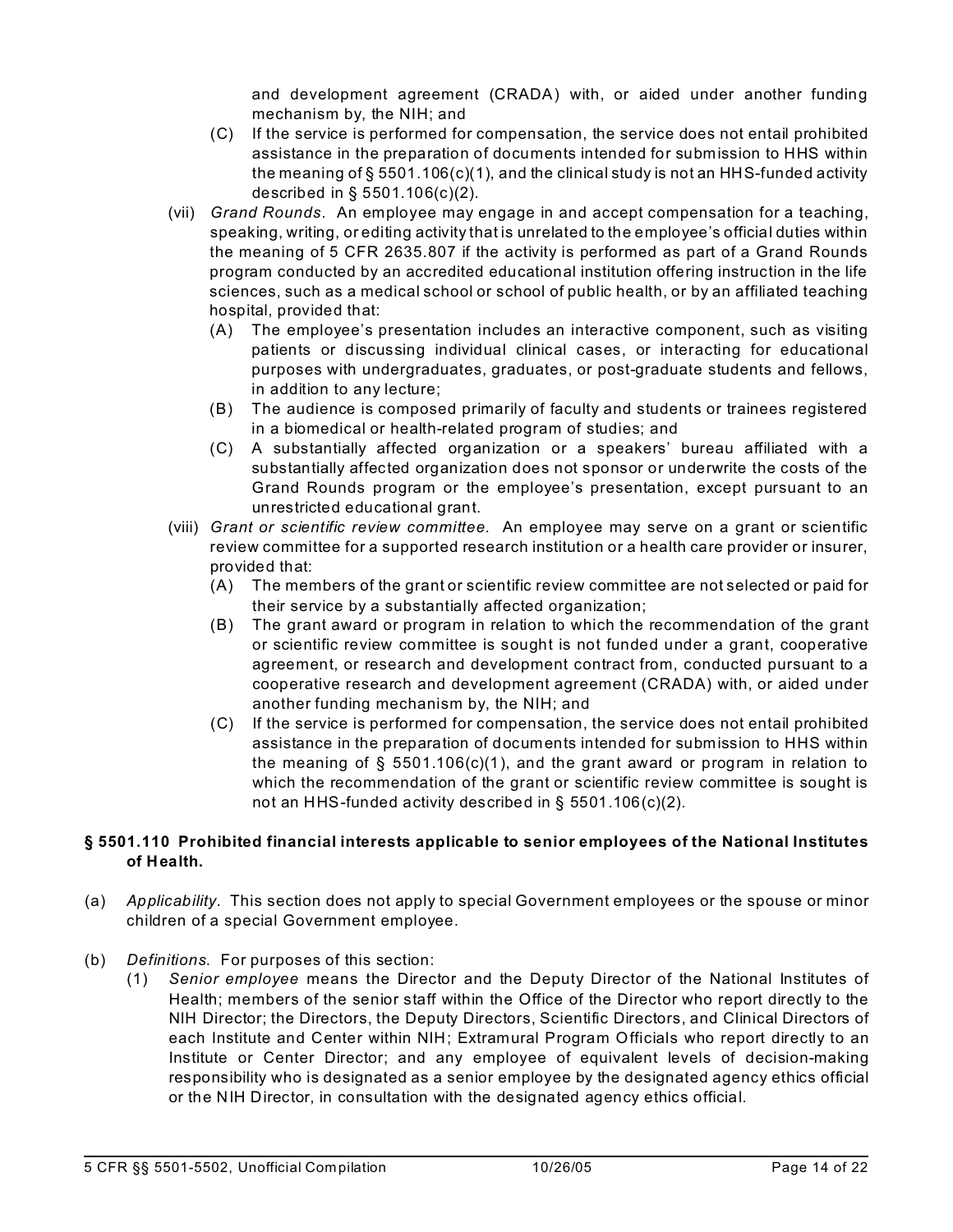- (2) *Substantially affected organization* has the meaning set forth in § 5501.109(b)(10).
- (c) *Prohibition applicable to senior employees*. Except as permitted by paragraph (d) of this section, a senior employee or the spouse or minor child of such senior employee shall not have a financial interest in a substantially affected organization.
- (d) *Exceptions for certain financial interests*. Notwithstanding the prohibition in paragraph (c) of this section:
	- (1) *Pension or other employee benefit*. A senior employee or spouse or minor child of a senior employee may have a financial interest, such as a pension or other employee benefit, arising from employment with a substantially affected organization.

NOTE TO PARAGRAPH (d)(1): NIH employees, as opposed to spouses and minor children of employees, are generally prohibited under § 5501.109 from engaging in current employment with a substantially affected organization.

- (2) *De minimis holdings*. A senior employee or spouse or minor child of a senior employee may have a financial interest in a substantially affected organization if:
	- (i) The aggregate market value of the combined interests of the senior employee and the senior employee's spouse and minor children in any one substantially affected organization is equal to or less than the *de minimis* exemption limit for matters involving parties established by 5 CFR 2640.202(a) or \$15,000, whichever is greater;
	- (ii) The holding, if it represents an equity interest, constitutes less than 1 percent of the total outstanding equity of the organization; and
	- (iii) The total holdings in substantially affected organizations and sector mutual funds that, in the literature they distribute to prospective and current investors or participants, state the objective or practice of concentrating their investments in the securities of substantially affected organizations account for less than 50 percent of the total value of the combined investment portfolios of the senior employee and the senior employee's spouse and minor children.
- (3) *Diversified mutual funds*. A senior employee or spouse or minor child of a senior employee may have an interest in a substantially affected organization that constitutes any interest in a publicly traded or publicly available investment fund (e.g., a mutual fund), or a widely held pension or similar fund, which, in the literature it distributes to prospective and current investors or participants, does not indicate the objective or practice of concentrating its investments in substantially affected organizations, if the employee neither exercises control nor has the ability to exercise control over the financial interests held in the fund.
- (4) *Exceptional circumstances*. In cases involving exceptional circumstances, the NIH Director or the NIH Director's designee, with the approval of the designated agency ethics official or his designee, may grant a written exception to permit a senior employee, or the spouse or minor child of a senior employee, or a class of such individuals, to hold a financial interest in a substantially affected organization based upon a determination that the application of the prohibition in paragraph (c) of this section is not necessary to ensure public confidence in the impartiality or objectivity with which HHS programs are administered or to avoid a violation of part 2635 of this title.
- (5) *Technology transfer*. A senior employee may have a financial interest in connection with the development and commercialization of invention rights obtained by the employee pursuant to Executive Order 10096, 15 U.S.C. 3710d, or implementing regulations.
- (6) *Sector mutual funds*.
	- (i) A senior employee or spouse or minor child of a senior employee may have an interest in a substantially affected organization that constitutes any interest in a sector mutual fund that, in the literature it distributes to prospective and current investors or participants, does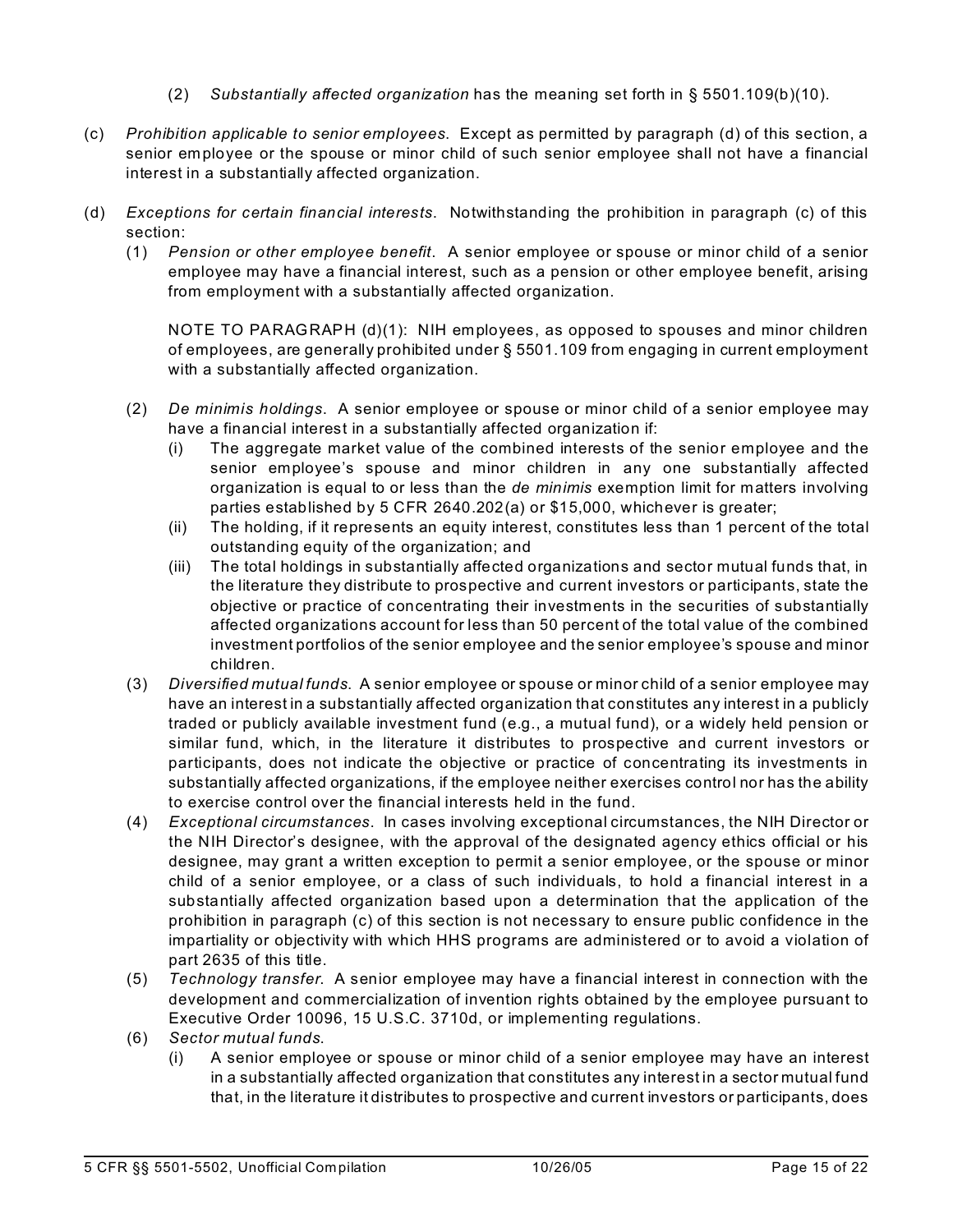not indicate the objective or practice of concentrating its investments in the biomedical science, pharmaceutical, medical device, biotechnology, or health industry sectors.

- (ii) A senior employee or spouse or minor child of a senior employee may have an interest in a substantially affected organization that constitutes any interest in a sector mutual fund that, in the literature it distributes to prospective and current investors or participants, states the objective or practice of concentrating its investments in the securities of substantially affected organizations provided that:
	- (A) The aggregate market value of the combined ownership interests of the senior employee and the senior employee's spouse and minor children in such sector funds is equal to or less than the *de minimis* exemption limit for sector mutual funds established by 5 CFR 2640.201(b)(2)(i) or \$50,000, whichever is greater; and
	- (B) The total holdings in substantially affected organizations and in sector mutual funds that, in the literature they distribute to prospective and current investors or participants, state the objective or practice of concentrating their investments in the securities of substantially affected organizations account for less than 50 percent of the total value of the combined investment portfolios of the senior employee and the senior employee's spouse and minor children.

NOTE TO PARAGRAPH (d): With respect to any excepted financial interest, employees are reminded of their obligations under 5 CFR part 2635, and specifically their obligation under subpart D to disqualify themselves from participating in any particular matter in which they, their spouses or minor children have a financial interest arising from publicly traded securities that exceeds the *de minimis* thresholds specified in the regulatory exemption at 5 CFR 2640.202 or from non-publicly traded securities that are not covered by the regulatory exemption. Furthermore, the agency may prohibit or restrict an individual employee from acquiring or holding any financial interest or a class of financial interests based on the agency's determination that the interest creates a substantial conflict with the employee's duties, within the meaning of 5 CFR 2635.403.

(e) *Reporting and divestiture*. For purposes of determining the divestiture period specified in 5 CFR 2635.403(d), as applied to financial interests prohibited under paragraph (c) of this section, the "date divestiture is first directed" means the date on which the new entrant public or confidential financial disclosure report required by part 2634 of this title or any report required by § 5502.107(c) of this chapter is due.

## **§ 5501.111 Awards tendered to employees of the National Institutes of Health**.

- (a) *Applicability*. This section does not apply to special Government employees.
- (b) *Definitions*. For purposes of this section, *official responsibility* has the meaning set forth in 18 U.S.C.  $202(b)$ .
- (c) *Additional limitations on awards to employees of the National Institutes of Health*. The following limitations shall apply to the acceptance by an employee of an award pursuant to 5 CFR 2635.204(d):
	- (1) *Limitations applicable to employees with official responsibility for matters affecting an award donor*. An employee shall not accept a gift with an aggregate market value of more than \$200, or that is cash or an investment interest, that is an award or incident to an award from a person, organization, or other donor that:
		- (i) Is seeking official action from the employee, any subordinate of the employee, or any agency component or subcomponent under the employee's official responsibility;
		- (ii) Does business or seeks to do business with any agency component or subcomponent under the employee's official responsibility;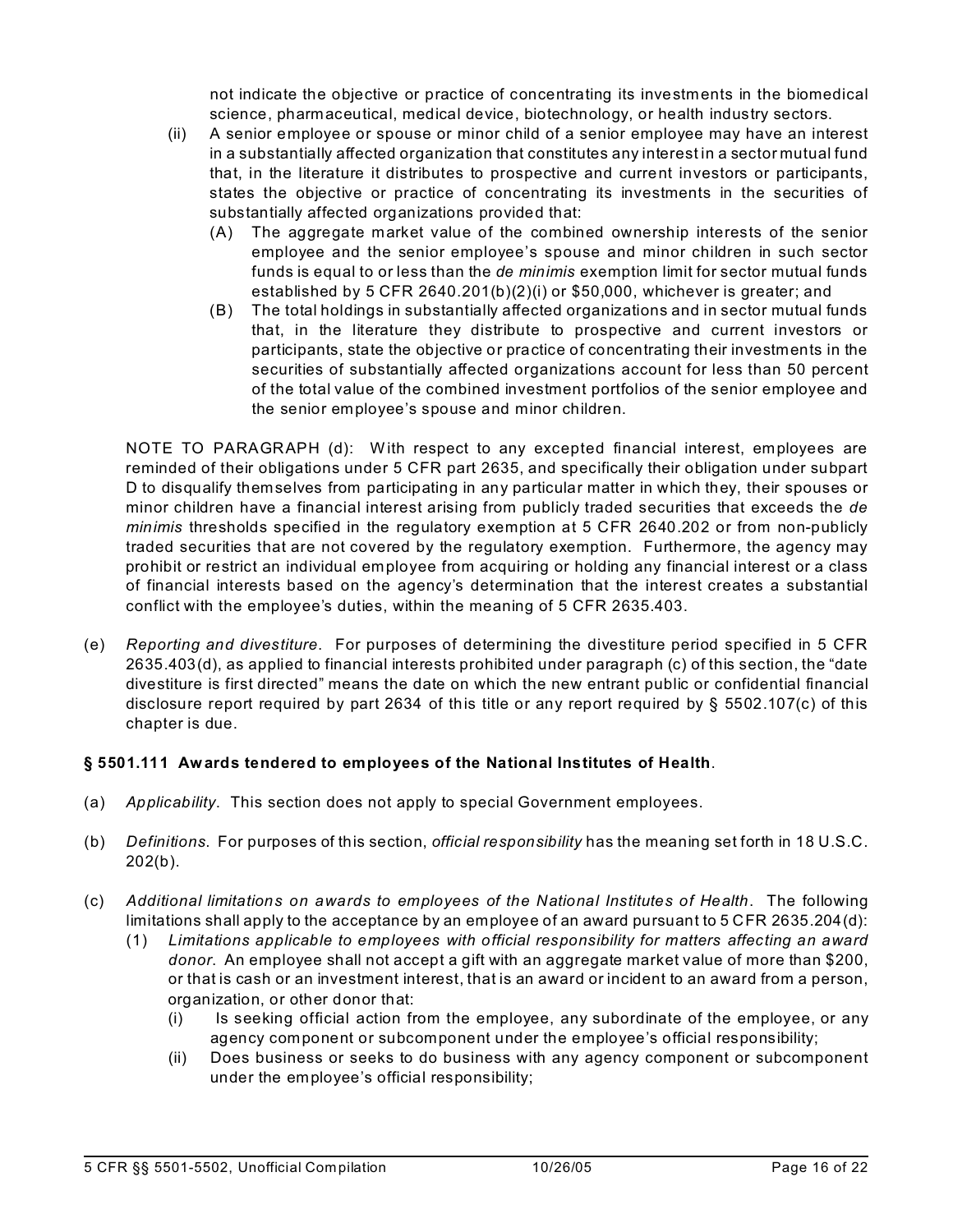- (iii) Conducts activities substantially affected by the programs, policies, or operations of any agency component or subcomponent under the employee's official responsibility; or
- (iv) Is an organization a majority of whose members are described in paragraphs  $(c)(1)(i)$ through (iii) of this section.
- (2) *Prior approval of awards*.–
	- (i) No employee shall accept an award under  $5$  CFR 2635.204(d) or this section unless the receipt thereof has been approved in writing in advance in accordance with procedures specified by the designated agency ethics official, or with the concurrence of the designated agency ethics official, the NIH Director or the NIH Director's designee.
	- (ii) Approval shall be granted only upon a determination that acceptance of the award is not prohibited by statute or Federal regulation, including 5 CFR part 2635 and this part.

NOTE TO PARAGRAPH (c): In some circumstances cash and other things of value provided in connection with the provision of personal services, including speaking or writing, may be compensation, not a gift. Other ethics rules governing outside activities may restrict receipt of such compensation. See, for example, 5 CFR 2635.807.

- (d) *Exception*. Notwithstanding the prohibition in paragraph (c)(1) of this section, the NIH Director (or the Secretary, with respect to awards tendered to the NIH Director), with the approval of the designated agency ethics official, may grant a written exception to permit an employee to accept an award otherwise prohibited by this section under the following conditions:
	- (1) There is a determination by the NIH Director (or the Secretary, with respect to awards tendered to the NIH Director) that acceptance of the gift will further an agency interest because it confers an exceptionally high honor in the fields of medicine or scientific research. The following criteria will be considered in making such a determination:
		- (i) The identity of the awarding organization;
		- (ii) The longevity of the awards program;
		- (iii) he source of award funds;
		- $(iv)$  The size of the monetary component of the award recognition;
		- $(v)$  The identity and credentials of past award recipients;
		- (vi) The degree of publicity attendant to receipt of the award; and
		- (vii) The impact of the substantive contribution being recognized;
	- (2) Absent the prohibition in paragraph (c)(1) of this section, the gift would be permitted under part 2635 of this title; and
	- (3) The designated agency ethics official shall have determined that the application of the prohibition in paragraph (c)(1) of this section is not necessary to ensure public confidence in the impartiality or objectivity with which NIH programs are administered or to avoid a violation of part 2635 of this title.
- (e) *Disposition of improperly accepted awards*
	- (1) *Failure to obtain prior approval*. If an employee accepts an award for which approval is required under paragraph (c)(2) of this section without obtaining such approval, the employee may be required, in addition to any penalty provided by law and applicable regulations, to forfeit the award by returning it to the donor.
	- (2) *Receipt of prohibited award*. If an employee accepts an award prohibited by paragraph (c)(1) of this section, the employee shall be required, in addition to any penalty provided by law and applicable regulations, to:
		- (i) Reject the award and instruct the donor to strike the honoree's name from any list of award recipients;
		- (ii) Remove the recognition from the employee's résumé or curriculum vitae;
		- (iii) Return any tangible indicia of the recognition to the donor; and
		- (iv) Forfeit the award by returning it to the donor.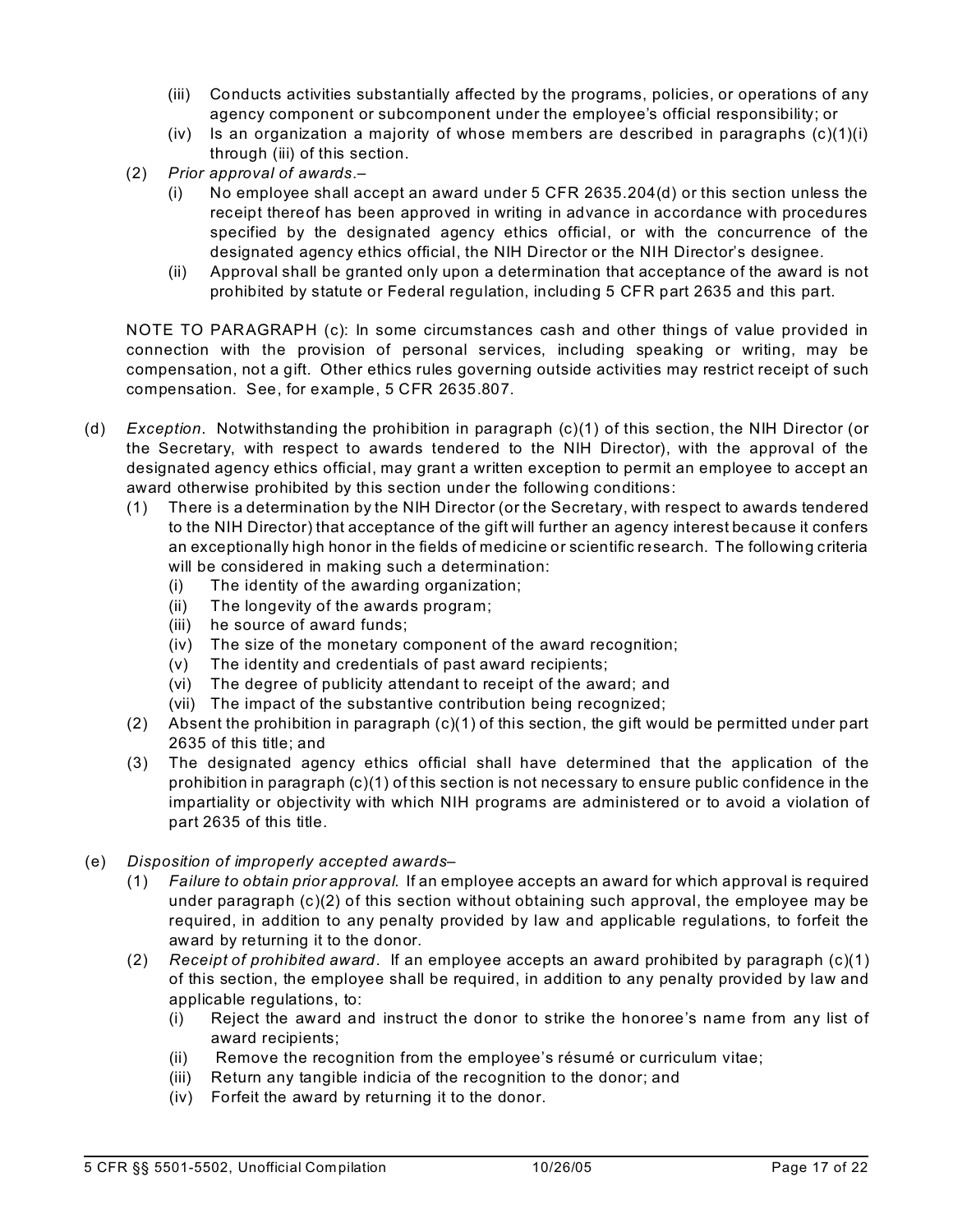#### **§ 5501.112 One-year disqualification of employees of the National Institutes of Health from certain matters involving an award donor.**

An employee, other than a special Government employee, of the National Institutes of Health who has, within the last year, accepted an award permitted under 5 CFR 2635.204(d) or § 5501.111 shall not participate in any particular matter involving specific parties in which the donor is or represents a party unless authorized to do so under 5 CFR 2635.502(d).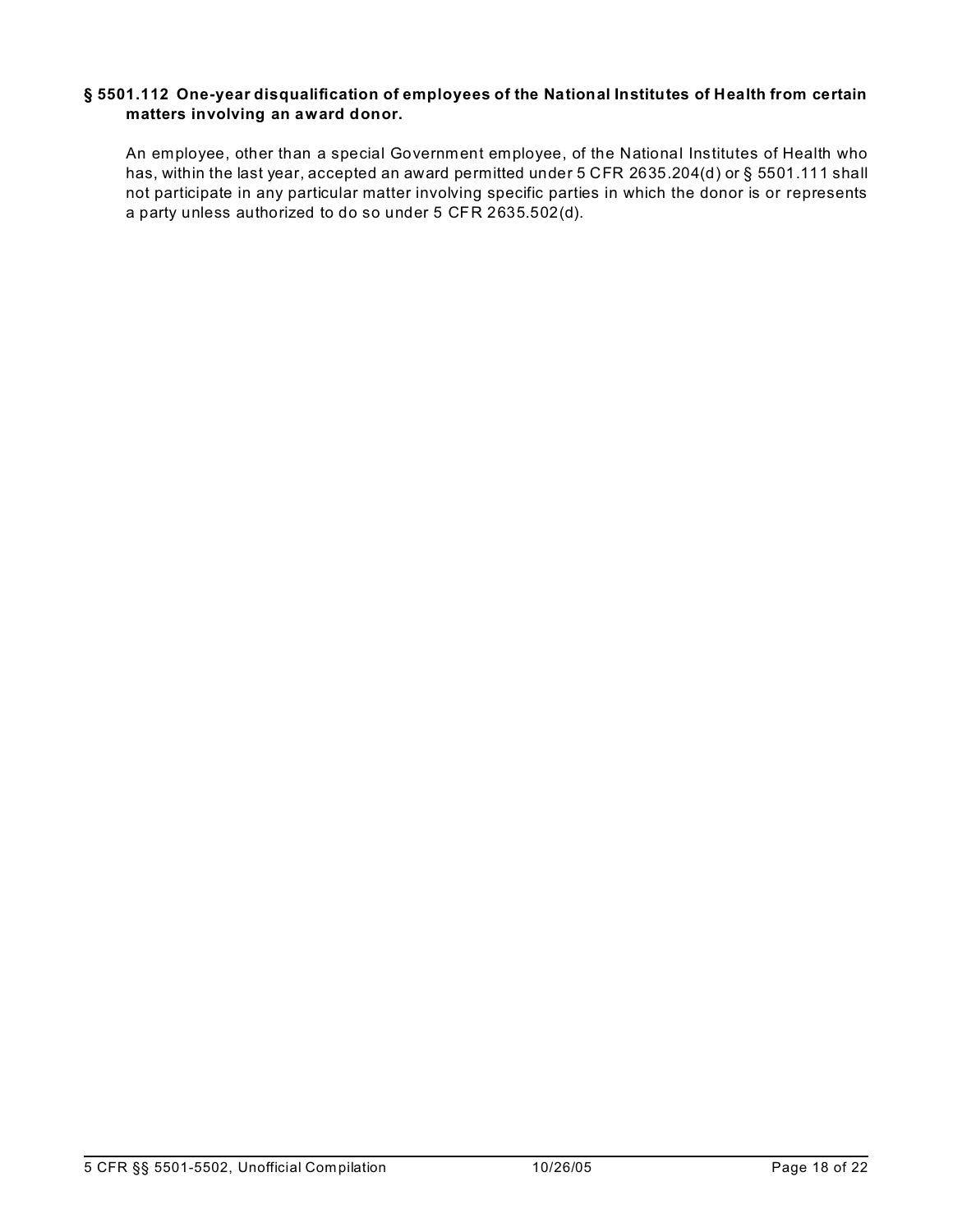#### **PART 5502 – SUPPLEMENTAL FINANCIAL DISCLOSURE REQUIREMENTS FOR EMPLOYEES OF THE DEPARTMENT OF HEALTH AND HUMAN SERVICES**

Sec.

- 5502.101 General.
- 5502.102 Annual supplemental report of outside employment or activities.
- 5502.103 Content of annual supplemental reports.
- 5502.104 Confidentiality of reports.
- 5502.105 Agency procedures.
- 5502.106 Supplemental disclosure of prohibited financial interests applicable to employees of the Food and Drug Administration.
- 5502.107 Supplemental disclosure of financial interests in substantially affected organizations applicable to employees of the National Institutes of Health.
- **AUTHORITY:** 5 U.S.C. 301, 7301, 7353; 5 U.S.C. App. (Ethics in Government Act of 1978); E.O. 12674, 54 FR 15159, 3 CFR, 1989 Comp., p. 215, as modified by E.O. 12731, 55 FR 42547, 3 CFR, 1990 Comp., p. 306; 5 CFR 2634.103.
- **SOURCE:** 70 FR 5543, February 3, 2005; 70 FR 37009, June 28, 2005; 70 FR 51559, August 31, 2005, and 70 FR 61713, October 26, 2005, unless otherwise noted.

#### **§ 5502.101 General.**

The regulations in this part apply to employees of the Department of Health and Human Services and supplement the Executive Branch Financial Disclosure Regulations in 5 CFR part 2634. Any regulation in this part made applicable only to the employees of an HHS component designated as a separate agency under § 5501.102(a) of this chapter shall apply to the employees of that component as defined in § 5501.102(b)(1) of this chapter.

#### **§ 5502.102 Annual supplemental report of outside employment or activities.**

Any employee, other than a special Government employee, for whom an outside employment or activity has been approved, or who has participated in any outside employment or activity for which prior approval is required, under part 5501 of this chapter shall file on or before February 28 of each year a report concerning all such activities that were approved or undertaken in the previous calendar year. The annual report shall be filed with the employee's supervisor who shall review the form, in consultation with an agency ethics official, and determine whether the employee has complied with applicable laws and regulations and whether approval of any ongoing outside activity should be cancelled because the activity does not meet the standard in § 5501.106(d)(5) of this chapter.

#### **§ 5502.103 Content of annual supplemental reports.**

The annual supplemental report of outside employment or activities required by § 5502.102 shall include the following information:

- (a) The employee's name, contact information, organizational location, occupational title, grade, step, salary, appointment type, and financial disclosure filing status;
- (b) A list of all outside activities for which prior approval is required under part 5501 of this chapter that were approved pursuant to 5 CFR 5501.106(d) or undertaken within the reporting period. The report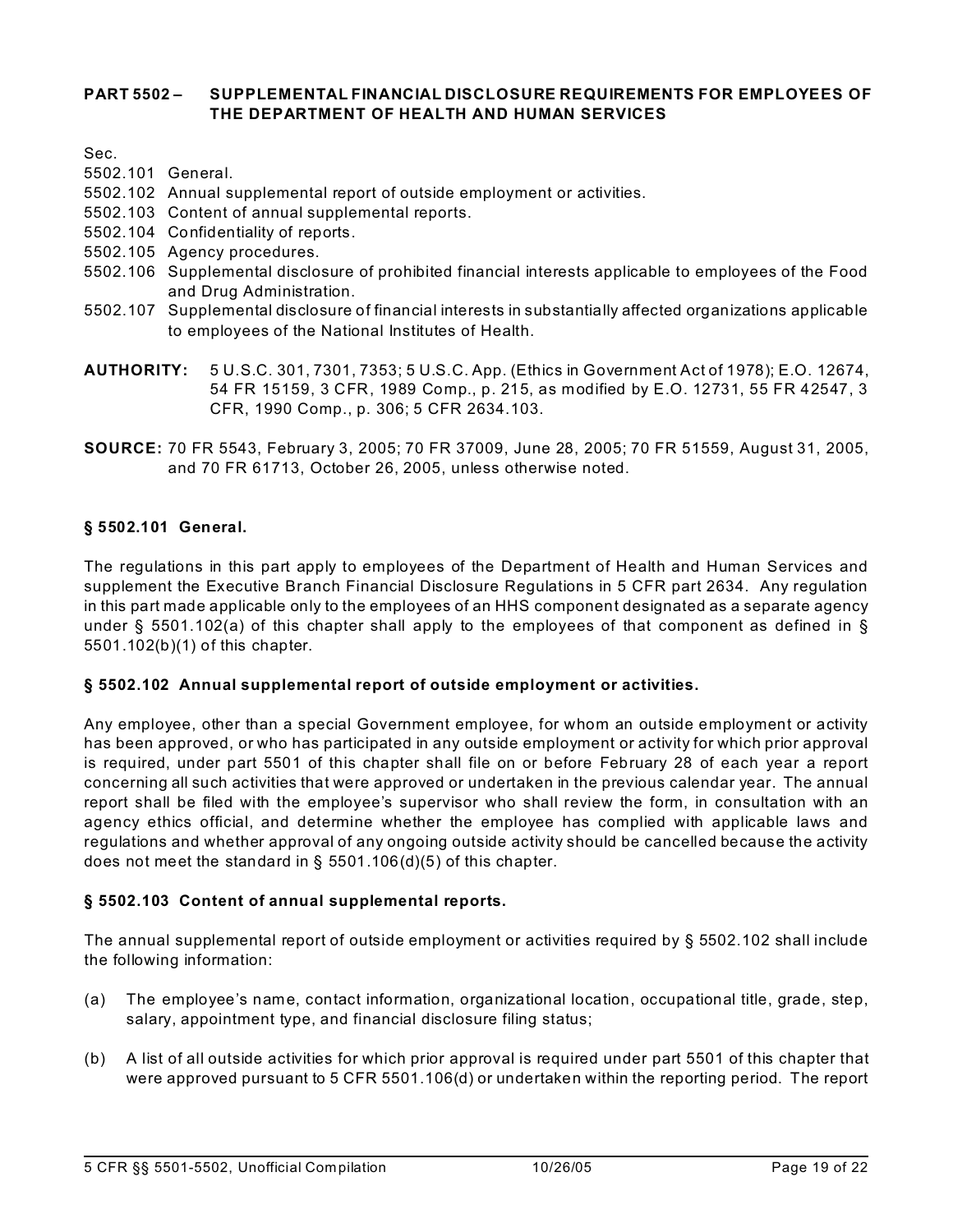must identify the person or organization for whom or with which the employee was to perform the activity and the approval date;

- (c) A statement as to whether the anticipated work described in a previously approved outside activity was actually performed for the person or organization named in the request for approval;
- (d) For each outside activity actually performed, the beginning date of the relationship with the outside entity, the date(s) personal services were provided, the total number of hours spent and leave used on the activity within the reporting period, and the ending date;
- (e) For each outside activity that remains ongoing at the time of filing the report, a statement as to how long the activity is anticipated to continue, the date on which prior approval expires, and whether a request for renewal of approval is anticipated;
- (f) For each outside activity actually performed, the type and amount of any income and/or reimbursements actually received during the reporting period and the date paid;
- (g) For each outside activity actually performed, the type and amount of any income and/or reimbursements earned during or attributable to the reporting period that were not in fact received during the reporting period and remain due;
- (h) A statement as to whether any change has occurred or is anticipated with respect to information supplied in the original outside activity approval request;
- (i) A description of any change in the nature, scope, or subject matter of any approved activity; and
- (j) A description of any change in jobs or in the duties and responsibilities of the employee's position that occurred after the outside activity was approved.

#### **§ 5502.104 Confidentiality of reports**.

Each report filed under this part is confidential and shall not be disclosed to the public, except as provided under § 2634.604(b) of this title.

#### **§ 5502.105 Agency procedures.**

- (a) The designated agency ethics official or, with the concurrence of the designated agency ethics official, each of the separate agency components of HHS listed in § 5501.102(a) of this chapter may prescribe forms for the collection of information under this part and establish procedures for the submission and review of each report filed. These procedures may provide for filing extensions, for good cause shown, totaling not more than 90 days.
- (b) For good cause, the designated agency ethics official may extend the reporting deadlines for reports required under this part during the initial implementation phase for any reporting requirement, without regard to the 90 day maximum specified in paragraph (a) of this section.

#### **§ 5502.106 Supplemental disclosure of prohibited financial interests applicable to employees of the Food and Drug Administration.**

- (a) *Applicability*. This section does not apply to special Government employees.
- (b) *Definitions*. For purposes of this section: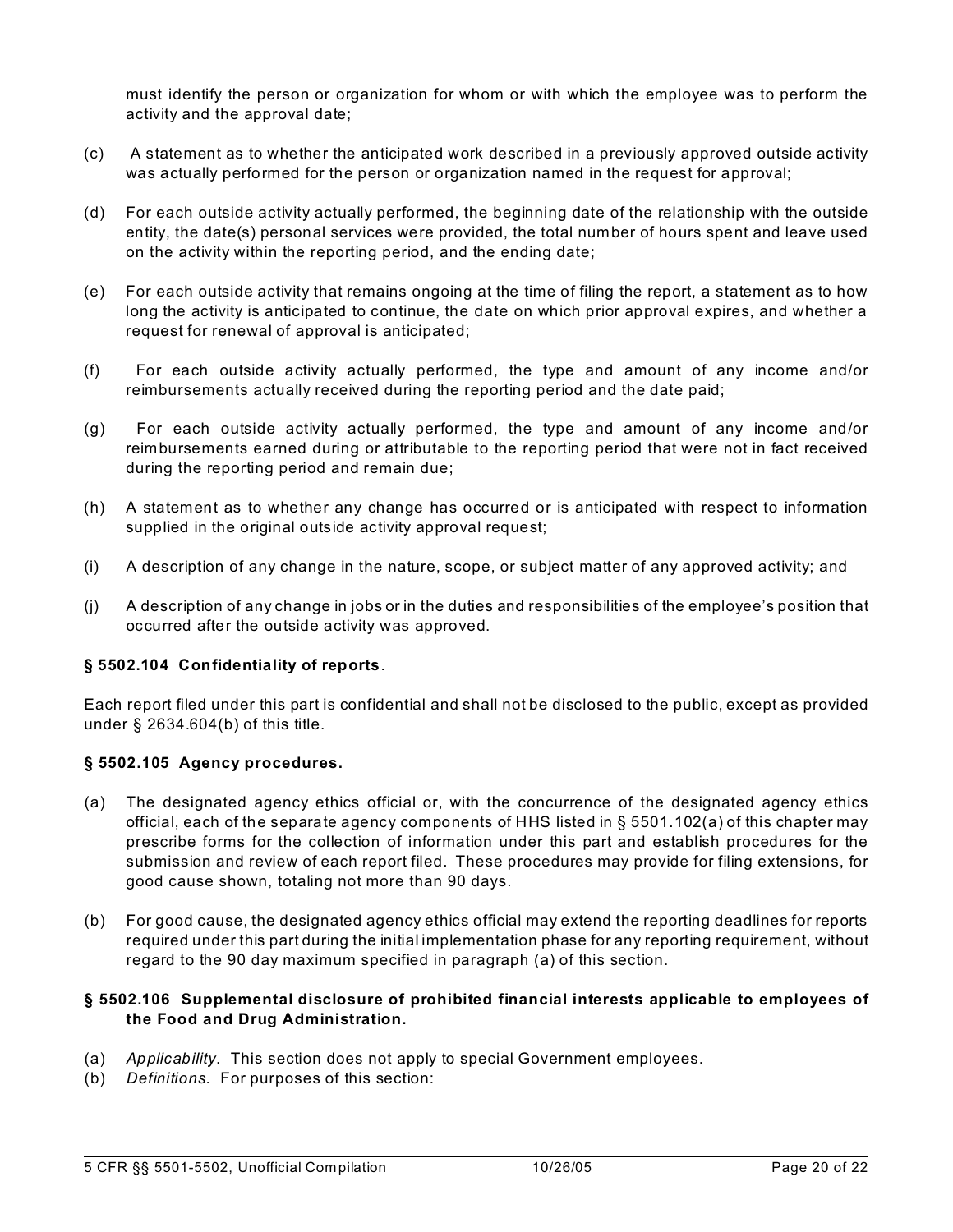- (1) *Confidential filer* means an employee who meets the criteria in 5 CFR 2634.904 and who has not been excluded from the requirement of filing a confidential financial disclosure report under the procedures in 5 CFR 2634.905.
- (2) *Prohibited financial interest* means a financial interest prohibited by § 5501.104(a), including those financial interests that are excepted under §§ 5501.104(b) of this chapter.
- (3) *Public filer* means an employee who meets the criteria in 5 CFR 2634.202 and who has not been excluded from the requirement of filing a public financial disclosure report under the procedures in 5 CFR 2634.203.
- (4) *Remainder of HHS* has the meaning set forth in § 5501.102(b)(2) of this chapter.
- (5) *Separate agency component* has the meaning set forth in § 5501.102(a) of this chapter.
- (c) *Report of prohibited financial interests*.–
	- (1) *New entrant employees*. A new entrant employee shall report in writing within 30 days after entering on duty with the FDA any prohibited financial interest and the value thereof held upon commencement of employment with the agency.
	- (2) *Reassigned employees*. An employee of a separate agency component other than the FDA or of the remainder of HHS who is reassigned to a position at the FDA shall report in writing within 30 days of entering on duty with the FDA any prohibited financial interest and the value thereof held on the effective date of the reassignment to the agency.
	- (3) *Incumbent employees*. An incumbent employee of the FDA who acquires any prohibited financial interest shall report such interest and the value thereof in writing within 30 days after acquiring the financial interest.

### **§ 5502.107 Supplemental disclosure of prohibited financial interests applicable to employees of the National Institutes of Health.**

- (a) *Applicability*. This section does not apply to special Government employees.
- (b) *Definitions*. For purposes of this section:
	- (1) *Clinical investigator* means an employee identified as a principal investigator, accountable investigator, lead associate investigator, medical advisory investigator, associate investigator, or other subinvestigator in an NIH clinical study involving human subjects under a clinical research protocol approved by an institutional review board.
	- (2) *Clinical research* has the meaning set forth in 42 U.S.C. 284d(b).
	- (3) *Institutional review board* (IRB) means any board, committee, or other group formally designated by an institution to review a clinical research protocol and approve the initiation of biomedical research involving human subjects and to assess periodically the progress of the investigation to protect the rights and welfare of the trial participants.
	- (4) *Confidential filer* means an employee who meets the criteria in 5 CFR 2634.904 and who has not been excluded from the requirement of filing a confidential financial disclosure report under the procedures in 5 CFR 2634.905.
	- (5) *Public filer* means an employee who meets the criteria in 5 CFR 2634.202 and who has not been excluded from the requirement of filing a public financial disclosure report under the procedures in 5 CFR 2634.203.
	- (6) *Remainder of HHS* has the meaning set forth in § 5501.102(b)(2) of this chapter.
	- (7) *Separate agency component* has the meaning set forth in § 5501.102(a) of this chapter.
	- (8) *Substantially affected organization* has the meaning set forth in § 5501.109(b)(10) of this chapter.
- (c) *Report of financial interests in substantially affected organizations*.–
	- (1) *New entrant employees*. A new entrant employee who is a public filer or confidential filer or who is designated to serve as a clinical investigator shall report in writing within 30 days after